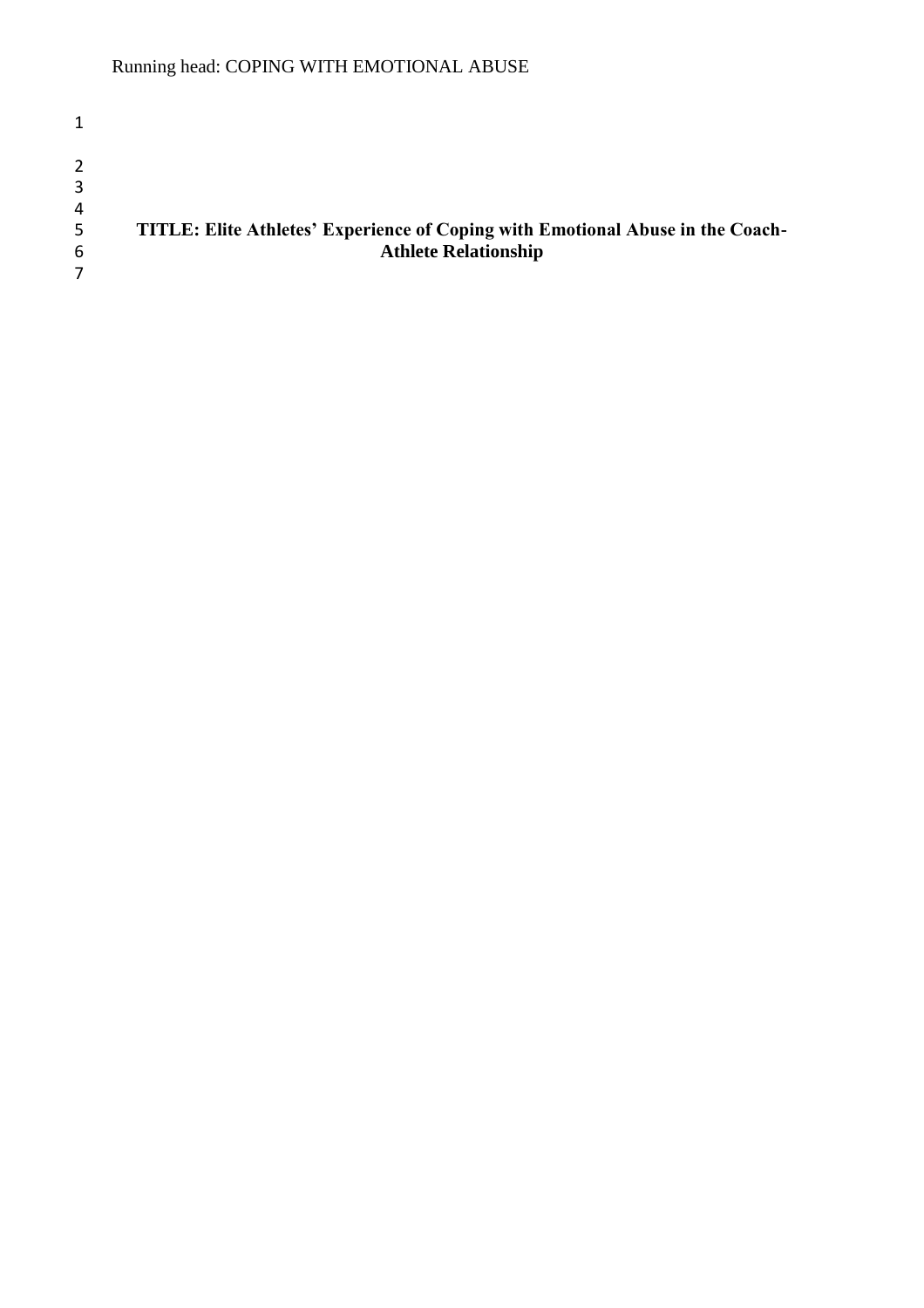|  | ×,            |  |
|--|---------------|--|
|  |               |  |
|  | ٠<br>۰.<br>۰. |  |
|  |               |  |

#### **Abstract**

 In this paper, we explore the coping strategies used by elite athletes in response to emotional abuse experienced within the coach-athlete relationship. The athletes in this study adopted emotion- and avoidance-focussed coping strategies to manage their feelings in the moment that emotional abuse occurred. Over time, athletes accessed support networks and engaged in sense-making to rationalise their experiences. The potential of coping-level intervention to develop individual resources and to break the cycle of emotional abuse in sport is highlighted. We suggest that as primary agents of ensuring athlete's protection, sport psychologists need appropriate safeguarding training. *Keywords***:** Coping, Emotional Abuse, Athlete, High-performance, Sport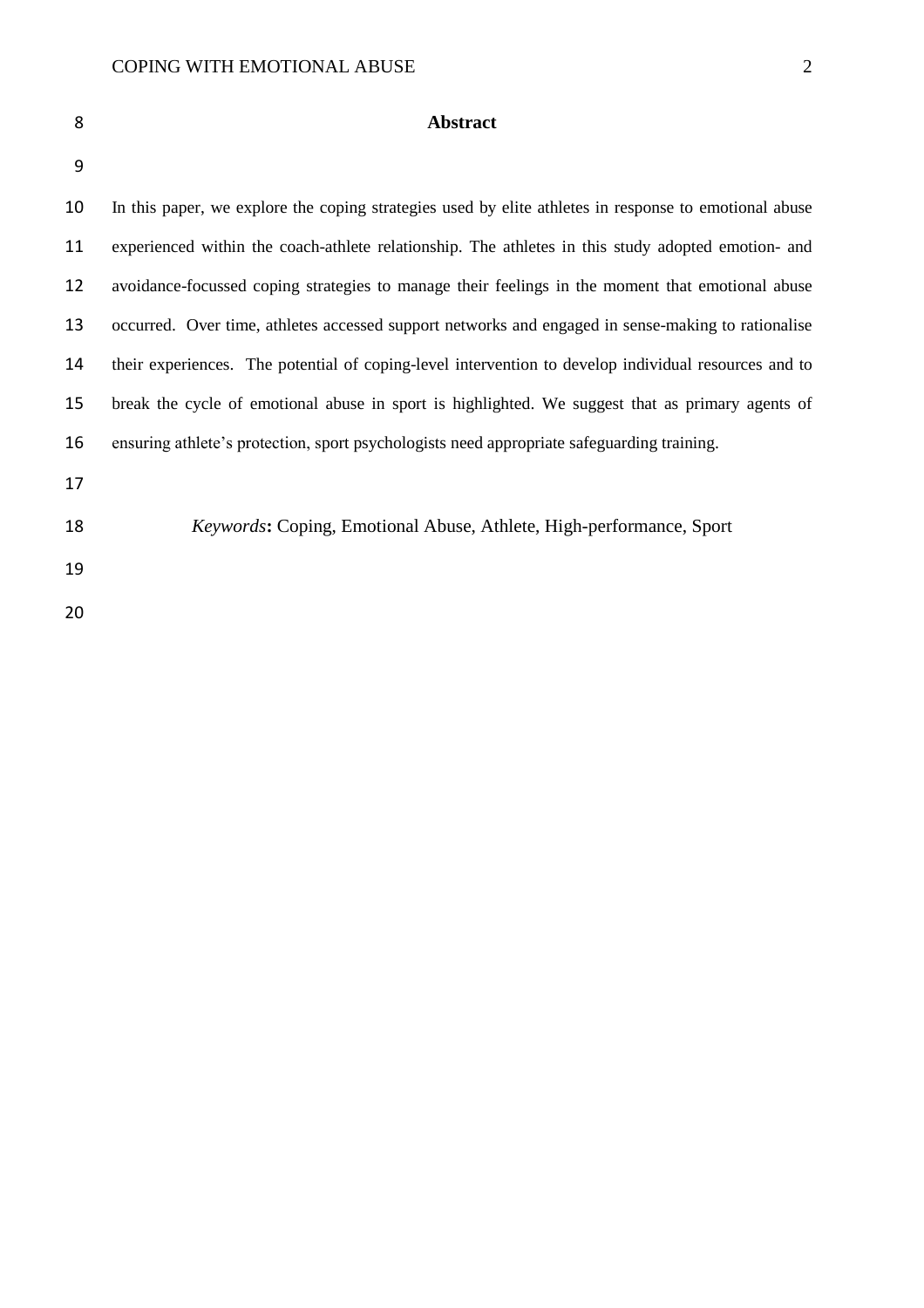Cense and Brackenridge (2001) argue that within a sports culture that thrives on 22 authoritarian leadership, the climate is ripe for the abuse of athletes. The subject of abuse has, however, only received sporadic attention within the academic literature, thus limiting understanding of the presence and experience of abuse in sport. Research in sport indicates 25 that athletes have been subject to: physical (Kerr, 2010; Pike, 2010; Stafford, Alexander, & Fry, 2013) and sexual abuse (Brackenridge, Bishopp, Moussalli, & Tapp, 2008; Fasting, Chroni, Hervik, & Knorre, 2011; Hartill, 2005, 2009; Parent & Demers, 2011); emotional abuse (Gervis & Dunn, 2004; Stirling, 2013; Stirling & Kerr, 2008, 2009, 2013, 2014); and neglect, and bullying (Kavanagh, 2014). These studies suggest that a range of exploitative and abusive practices take place in the context of organised sport (Hartill, 2009) that threatens athletes' physical and emotional wellbeing (Rhind, McDermott, Lambert, & Koleva, 2014).

 Emotional abuse, the focus of this study, is an under-recognised but common form of abuse in the sporting arena, making this a subtle yet pervasive behaviour which has been difficult to operationalise and subsequently police (Stirling & Kerr, 2014). A small body of research to date has focussed on providing a definition of emotional abuse suitable for the sporting domain (Stirling & Kerr, 2008) and has examined its impact within the coach-athlete relationship (Gervis & Dunn, 2004; Stirling & Kerr, 2007, 2013, 2014) as well as the role of bystanders (such as parents) in the emotional abuse cycle (Kerr & Stirling, 2012). Despite this body of work, emotional abuse is still relatively underexplored in the sporting domain and this study contributes to further understanding its presence and impact upon the athlete. Investigations of abuse in the coach–athlete relationship suggest that emotional abuse 43 may be the most frequently occurring form of abuse in the sport environment (Stirling  $\&$  Kerr, 2013, 2016). Emotional abuse can be defined as a sustained and repeated pattern of deliberate non-contact behaviours by a person in a critical relationship role that has the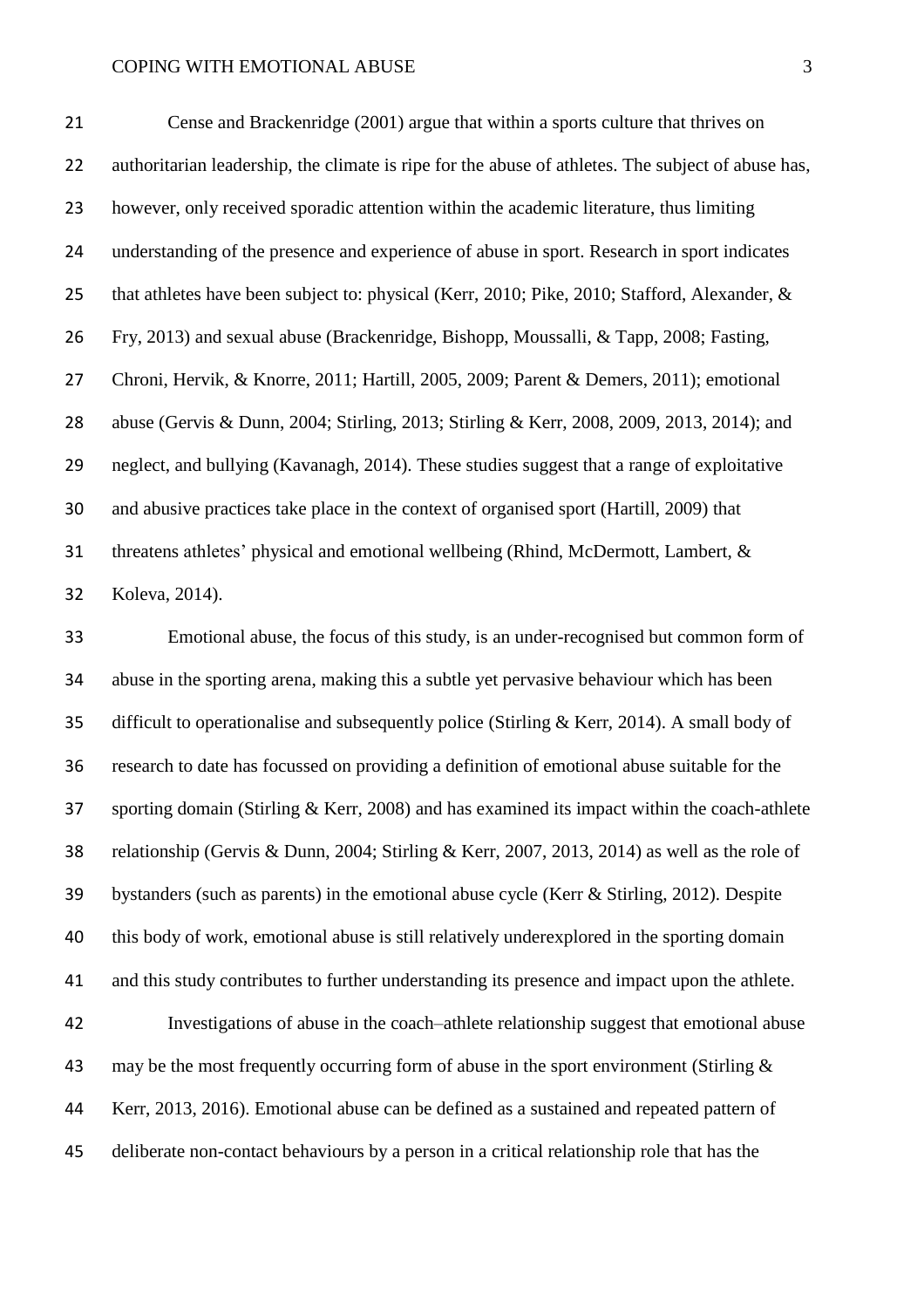potential to be harmful to an individual's affective, behavioral, cognitive or physical wellbeing (Stirling & Kerr, 2008; Stirling, 2013).

 Emotional abuses have been documented in a small number of studies. For example, Kirby, Greaves and Hankivsky (2000) surveyed Canadian Olympic athletes (*n*=266) and identified the presence of emotionally abusive practices in sport such as being insulted, ridiculed and verbally abused; this abuse type was highlighted as common and problematic. Similarly, Gervis and Dunn (2004) examined the emotional abuse of elite child athletes in gymnastics, which they categorised under eight headings: belittling, humiliating, shouting, scapegoating, rejecting, isolating, threatening, and ignoring. This abusive behaviour left the athletes feeling stupid, worthless, depressed, under-confident, and rejected, highlighting the significant impact of emotional abuse in the coach-athlete relationship. Following this, Stirling and Kerr (2008) found that the emotionally abusive behaviours of the coach could occur in three ways. The first, physical emotionally abusive behaviours, include acts of aggression such as hitting and throwing objects at or in the presence of an athlete. The second, verbal behaviours include yelling and shouting at an athlete or a group of athletes, belittling, name-calling, and making degrading comments. Thirdly, the denial of attention and support include being ignored by the coach, and being excluded from training practices. 63 Where sport is recognised as a space that increases vulnerability and risk (Stirling & Kerr, 2014) emotional abuse is likely to occur within the coach-athlete relationship due to the

power differential present (Stirling & Kerr, 2012). Furthermore, Stirling (2013) noted that the

emotionally abusive practices of the coach have both expressive and instrumental origins.

 She states that expressive origins refer to a coach's emotionality and their inability to control their emotions in performance environments. On the other hand, instrumental origins refer to

behaviors that are adopted to achieve a desired end, such as a performance outcome.

Referring to the latter, it has been suggested that the discourse of performance may be used to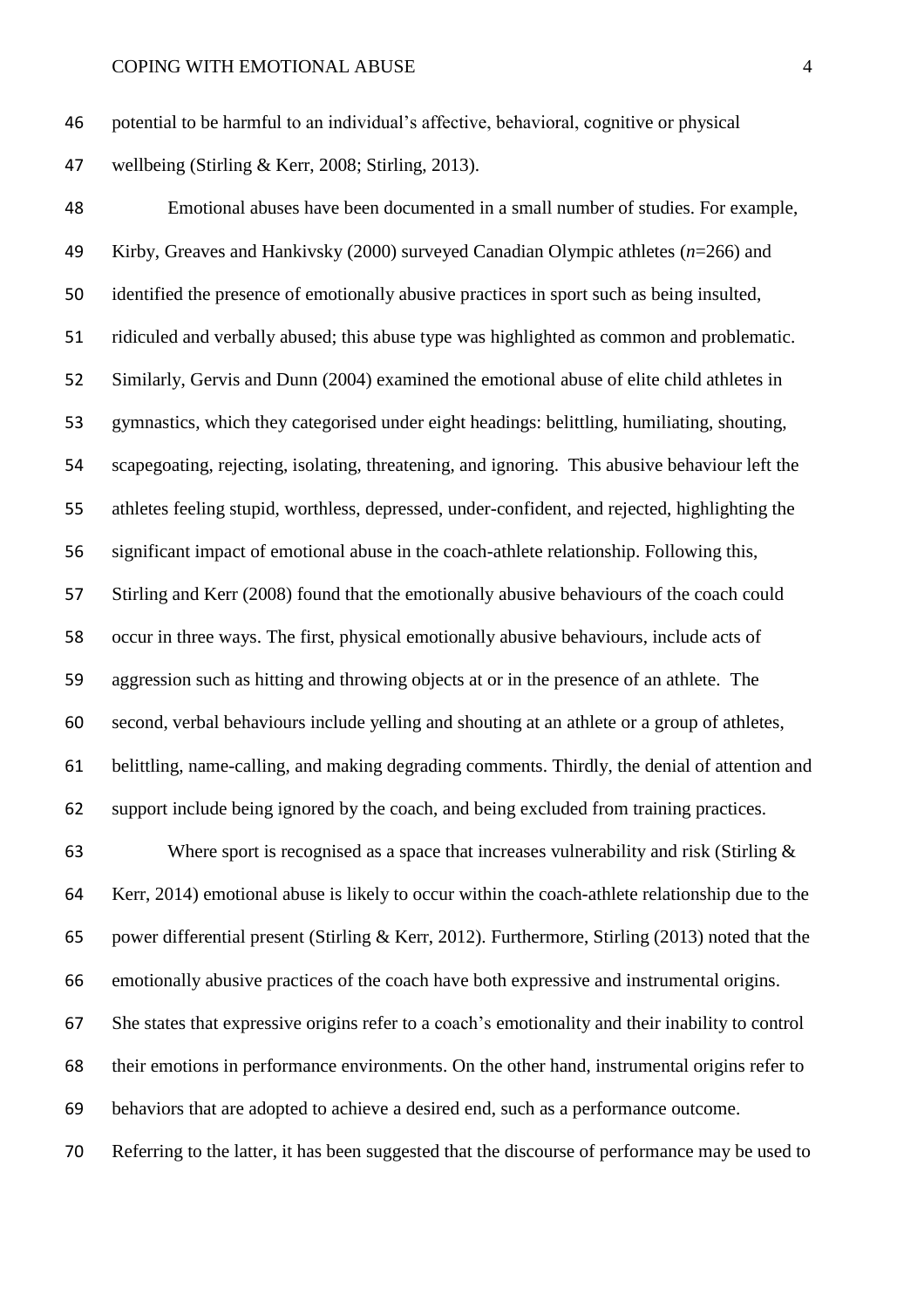justify or normalize emotionally abusive coaching behaviours in the pursuit of producing winning athletes (Jacobs, Smits, & Knoppers, 2016).

 Emotional abuse is understood to have a significant negative effect on athletes' wellbeing and is correlated with a plethora of long term sequelae, including depression, maladaptive eating behavior, anxiety, and social withdrawal (Stirling & Kerr, 2007, 2008, 2011, 2014). Yet this abuse type is not often challenged in performance environments (Kerr & Stirling, 2012; Stirling, 2013). To inform prevention and intervention initiatives in sport, greater understanding of the experience of emotional abuse is required. This study will examine the athlete experience of coping with emotional abuse in sport, making an important contribution to the existing literature.

# **The Coping Process**

 In psychology, the dominant model used to understand the coping process is the 83 transactional coping process (Kristiansen & Roberts, 2010). This model refers to the process of transaction between the individual and the environment: coping represents efforts to manage the demands that an individual appraises as taxing or exceeding his or her resources (Holt, Berg, & Tamminen, 2007). Coping can be defined as a process of constantly changing cognitive and behavioural behaviour to manage external and/or internal demands or conflicts (Lazarus & Folkman 1984, p.141). Critical to the understanding of this definition is the individual's appraisal of the situation (Nicholls & Polman, 2007). During the appraisal process, an individual will evaluate the importance of the situation based on its impact on their personal wellbeing (Holt, Hoar, & Fraser, 2005); they make an evaluation in relation to their personal goals, beliefs or personal values (Lazarus & Folkman, 1984).

 Appraisal is recognised as a two-stage process and includes primary and secondary appraisal which may take place simultaneously (Lazarus, 1999). Primary appraisal considers whether the situation/stressor presents a threat, harm or loss, challenge, or benefit to the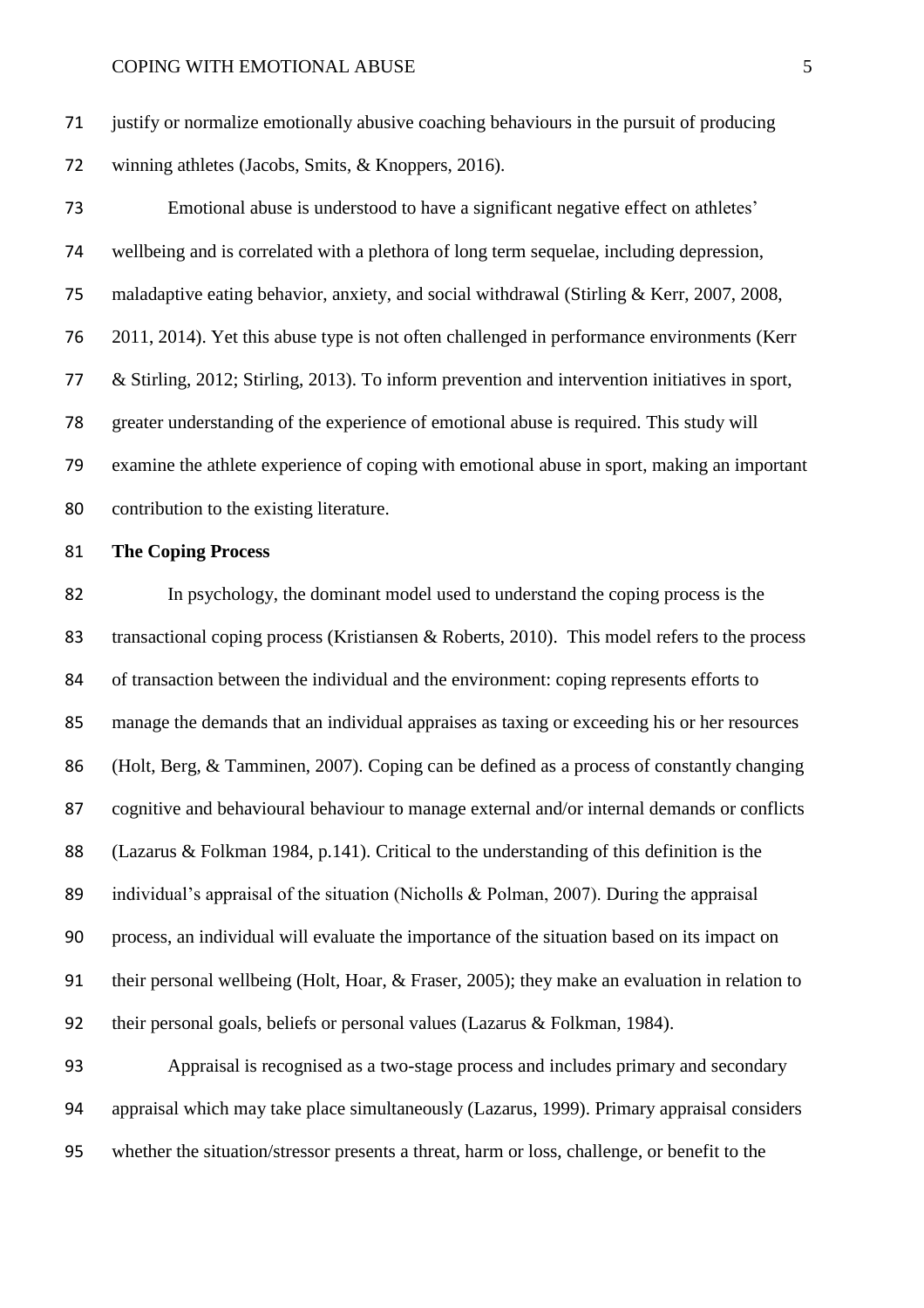individual (McDonough, Hadd, Crocker, Holt, Tamminen, & Schonert-Reichl, 2013).

 Secondary appraisal is an evaluation of what a person can do to cope with a stressful encounter and therefore attain some degree of control (Lazarus, 2000). When events are appraised as challenging, threatening or harmful, coping responses such as thoughts and behaviours are deployed (Holt et al., 2005; Lazarus, 1999).

 A coping strategy refers to a single response directed toward managing internal or external demands (Nicholls, Polman, Morley, & Taylor, 2009). Sport-related research on coping reveals that athletes adopt various coping strategies that are used in isolation or in combination (Dias, Cruz & Fonseca, 2012; Nicholls & Polman, 2007), including problem- solving, relaxation, mental and physical disengagement, distraction, ignoring, increasing effort, wishful thinking, confrontation, humour, self-talk, positive reappraisal, and social support (Bryant & Clemant, 2015; Hoar & Evans, 2010; Nicholas, Gaudreau, & Franche, 2011). Nicholls and Polman (2007) classified coping responses adopted in performance settings into: Problem-focussed coping (PFC, intended to alter the situation); Emotion- focussed coping (EFC, intended to deal with emotional distress); Avoidance-focussed coping (AFC, such as removing oneself from the situation); Approach coping (confronting the source of stress and trying to tackle or reduce it); Appraisal-focussed coping (re-evaluation of a situation to reduce its importance). EFC is a reactive form of coping, altering only the perception of a situation, whereas PFC is proactive, involving planned and purposeful actions, which aim to change the person–environment relationship or the individual (Nieuwenhuys, Hanin, & Bakker, 2008).

**Coping with abuse**

118 In the literature on child sexual abuse (CSA, Collins, O'Neill-Arana, Aronson Fontes, & Ossege, 2014; Phanicrat & Towshend, 2010), adult sexual assault (Ullman, Peter-Hagene, & Relyea, 2014) and intimate partner violence (Zanville & Bennett-Cattaneo, 2012), an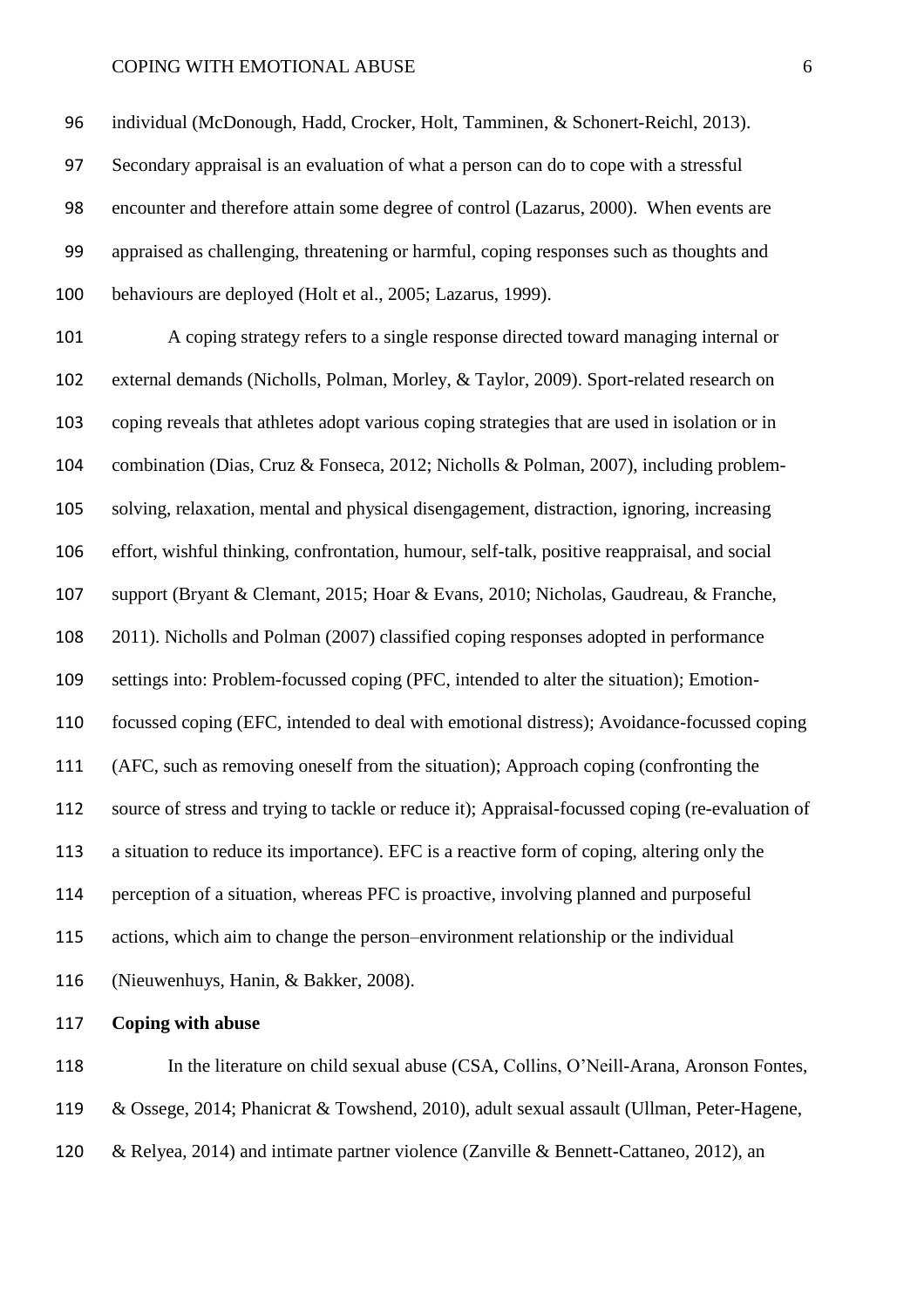exploration of coping strategies has offered an insight into the abuse cycle that individuals experience. The findings from qualitative studies in CSA suggest that survivors employ numerous coping strategies in dealing with abuse including escapism, dissociation, cognitive engagement strategies, and support-seeking behaviours. For example, Morrow and Smith (1995) specifically found that the use of coping strategies prevented a person becoming overwhelmed by threatening feelings and lowered perceptions of powerlessness and lack of control. Further, Phanicrat and Townshend (2010) noted that coping responses have the potential to buffer the impact of abuse related stress.

 Despite this knowledge, little is known about how athletes cope with abuse. Where coping has been mentioned, it is usually referred to in conjunction with the impact of specific abuse types and may not be explicitly classified as a coping action or coping dimension. For example, Cense and Brackenridge (2001) found that athletes adopt resistance techniques to avoid sexual abuse and harassment. Similarly, Stirling and Kerr (2007) revealed that elite female swimmers who experienced emotional abuse in sport conform, accept or negotiate abuse in the early stages of their career, though during the latter stages they exhibit confronting behaviours to address or tackle mistreatment. Papaefstathiou, Rhind and Brackenridge (2013) argue that athletes rationalise, normalise, minimise or deny abuse on the pathway to success, without referring to such behaviours as coping mechanisms. Few studies have made direct reference to coping with abuse; exceptions include research on sexual abuse and harassment. Brackenridge and Fasting (2005), for example,

noted that athletes seek social support to cope with sexual abuse in sport. Fasting,

Brackenridge and Walseth (2007) referred to athletes' use of internally and externally-

focussed strategies in response to sexual harassment in sport. Internal strategies include

detachment (minimising the situation or treating it as a joke), denial (denying or attempting to

forget the situation), illusionary control (attempting to take control of the harassment), and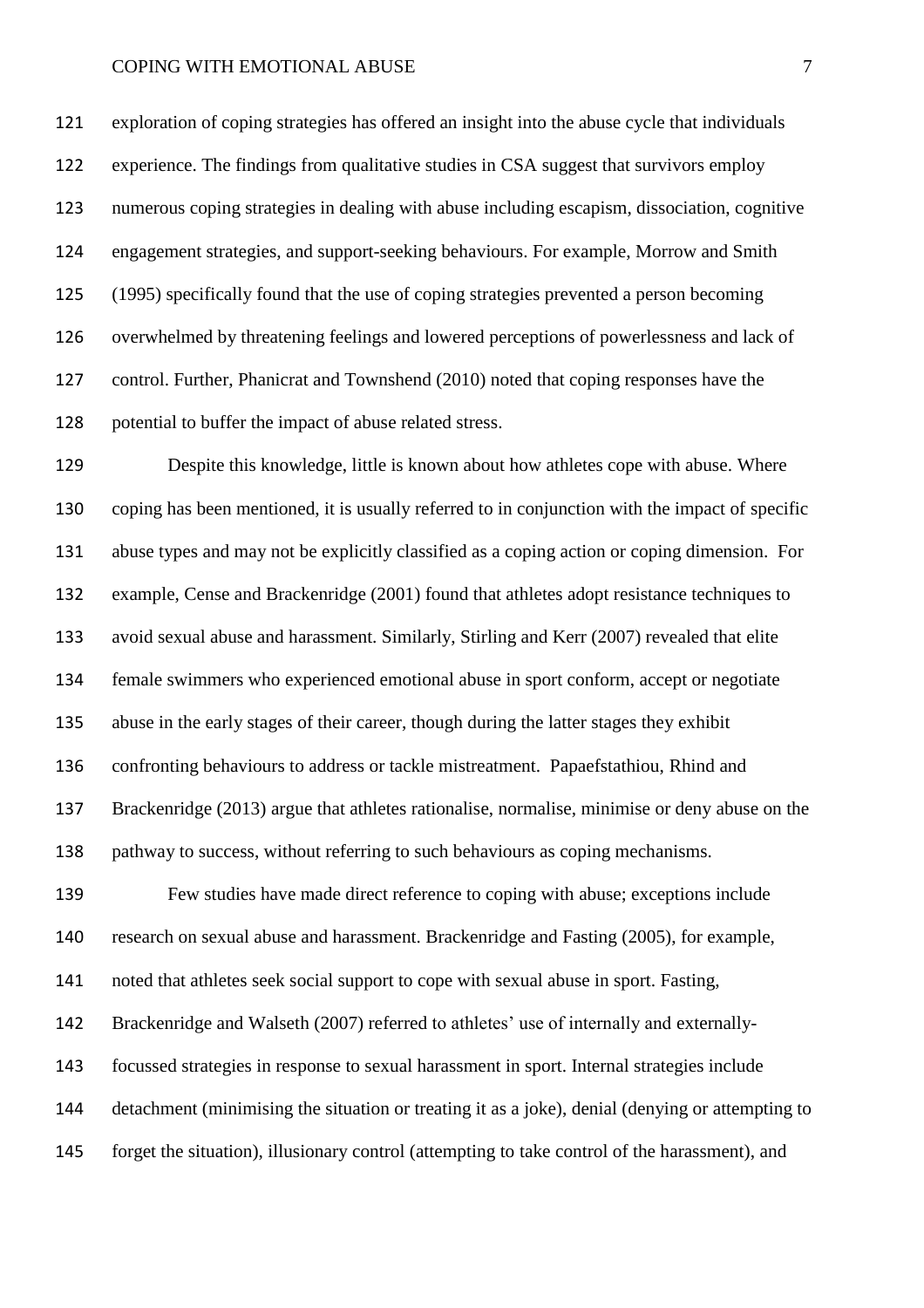endurance (putting up with the treatment thinking they will not be believed). Externally- focussed strategies include avoidance (staying away from the harasser), confrontation (verbal confrontation of the harasser), and seeking social support. Using a similar framework, Rodriguez and Gill (2011) examined six female Puerto Rican football players' perceptions and experiences of sexual harassment: avoidance, social support, resistance, confrontation, and advocacy-seeking were the coping mechanisms used by this sample. These responses were identified deductively using a coping response survey for sexual harassment, thus they may not represent the full extent of coping strategies used.

 In summary, the literature on emotional abuse in sport identifies the types of behaviour athletes can experience and the risk factors for abuse within the coach athlete- relationship. Further research is needed to understand how athletes cope with emotional abuse within the high performance environment. The experience of such abuse is the subject matter of this paper.

**Method**

#### **Participants**

 The sample comprised 12 elite athletes between the ages of 19 and 35 years who had competed in the United Kingdom and had represented England, Wales and/or Great Britain. Athletes competed across eleven different team and individual sports (hockey, volleyball, archery, rugby, cricket, football, eventing, handball, beach volleyball, taekwondo and tennis). Each athlete had represented a national or international team at a variety of events including the European championships, World Cup competitions, Olympic and Commonwealth Games. Five of the participants were still competing in their chosen sport or discipline; six had retired; and one had retired from national or international competition. Participant demographics can be found in Table 1.

170 \*\*\*\*\*\* Insert Table 1 about here \*\*\*\*\*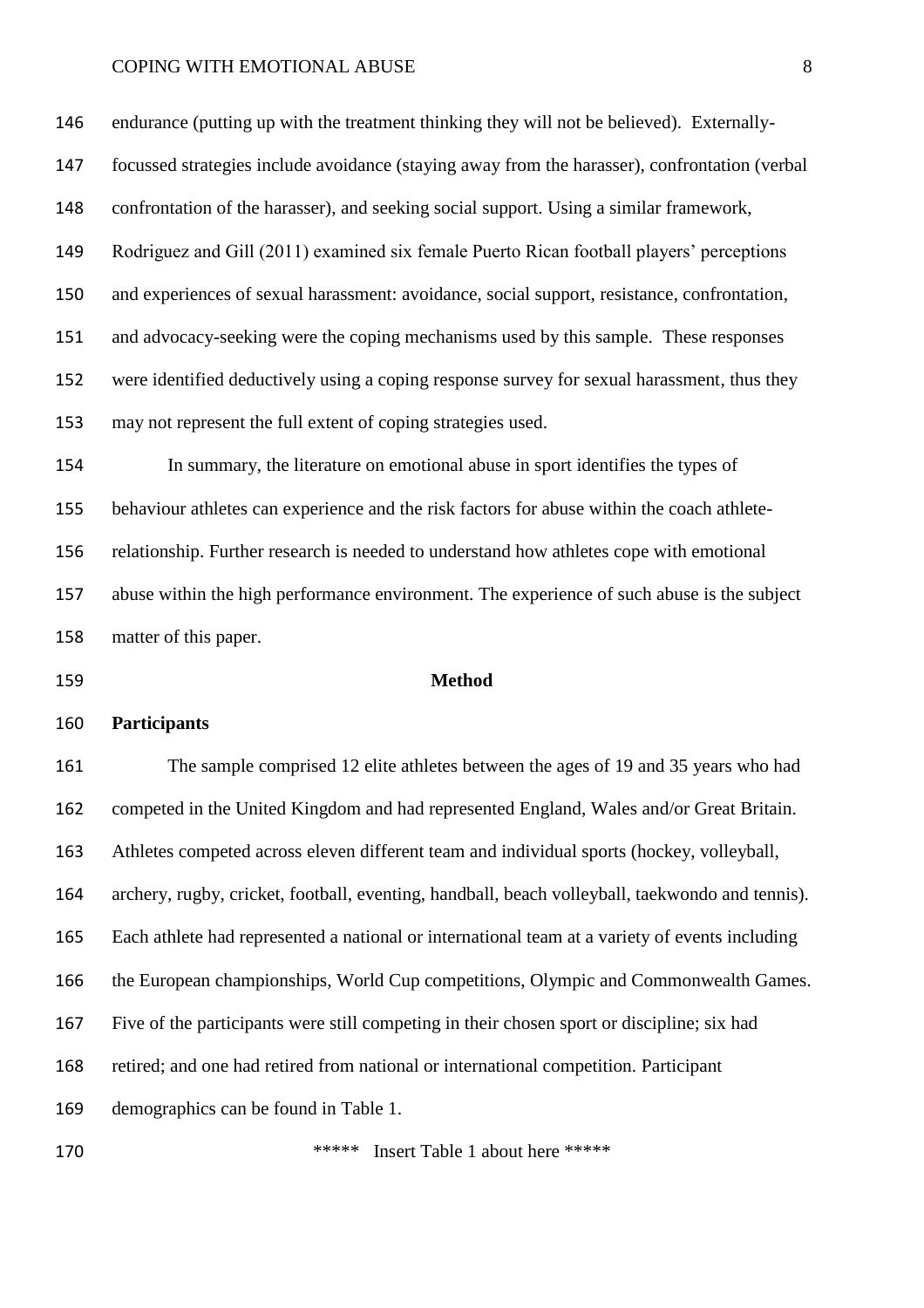## **Participants and procedures**

 **Participants**. Ethical consent was granted from the university ethics panel and participants were contacted via e-mail and informed about the aim of the study. The selection of participants was criterion-based: athletes were over the age of 18, participating at an elite level (defined as national or international representation) and had experienced some incidence of emotional abuse within the elite sporting environment. Participants were recruited through a combination of snowball and purposive sampling to ensure they met the sampling criteria. The recruitment of participants relied on gatekeepers who provided access to potential participants. Gatekeepers included athletes, coaches and performance directors who had links to athletes willing to share their experiences. Purposive chain sampling (Patton, 1990) was initiated when participants recommended other athletes who met the criteria of this study, and who might be willing to take part. To recruit a diverse sample, a conscious effort was made to recruit from a number of sports and to include both male and female athletes within the sample.

**Data Collection.** A qualitative approach was adopted; semi-structured interviews were used as a means to explore the strategies athletes' adopt when coping with emotional abuse. This approach was consistent with the researchers' interpretivist epistemological position; qualitative research allows for the sharing of knowledge based on descriptions of the phenomena rather than pre-existing ideas or frameworks (Creswell, 2014). Researchers and clinicians who have emphasised the importance of trauma survivors telling their story refer to this as account-making (see Harvey, Orbuch, & Weber, 1990), and Pipher (2002) writes of healing stories. Therefore, there is a potentially therapeutic dimension to the interview in cases of abuse.

 At the beginning of each interview, participants were informed of the aim of the study, had the opportunity to review the participant information sheet and gave consent for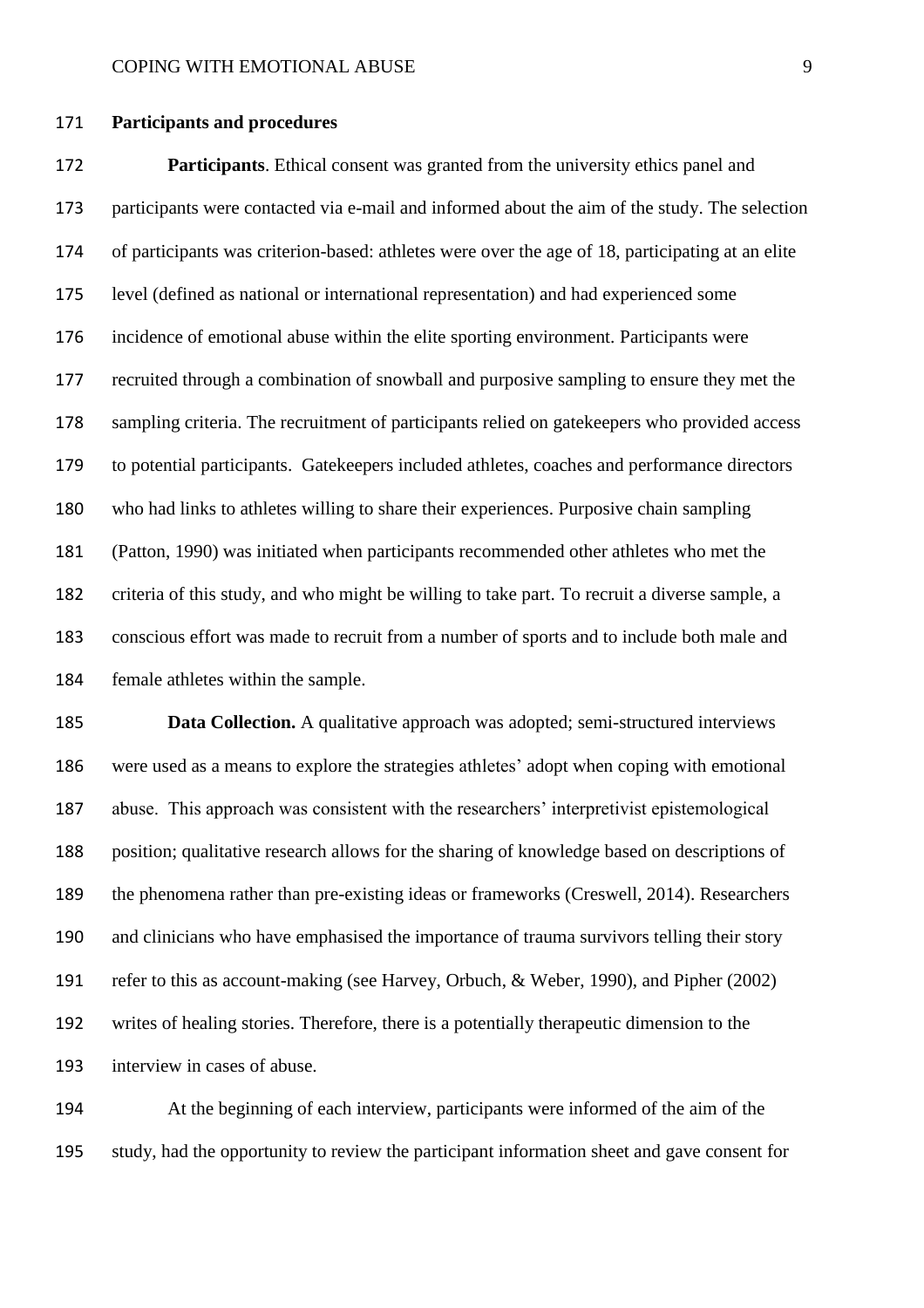participation. The interview guide was flexible and included topics such as participants' sporting background, their experience of emotional abuse and the coping strategies they adopted. If participants recounted multiple experiences of emotional abuse, they were asked about each in detail and questioned about coping related to that instance. Interviews were conducted at a time and place convenient to the participant and in an environment in which they felt comfortable. Prior to the interview, participants were asked their permission for the interview to be digitally recorded. Interviews lasted between 1 and 5 hours (62mins – 305 minutes). They were conducted by the first author, digitally recorded and transcribed verbatim. 21 hours of audio recordings yielded 250 pages of verbatim transcripts at over 146,000 words.

 Ethical considerations featured highly during the data collection process. Given the sensitivity of the research area, a strict protocol was adhered to minimise psychological risk to participants. As a safeguard, contacts for local counselling services were put in place for referral. Though athletes became upset during interviews, none of them requested referral or terminated the interview. An exit strategy upon completion of the interview process was also activated: a follow up phone call was made to all participants within a week of data 212 collection, thanking them for their participation in the study and reiterating referral points should they be required. It was further reiterated that confidentiality would be paramount in the reporting of the data: participants would not be identifiable and would be given a pseudonym to ensure anonymity.

 **Data analysis**. The approach to data analysis was inductive in that no pre-existing theoretical framework was used to guide the process, and there was openness towards the themes that emerged from the emic perspective. Data were analysed using the technique of thematic analysis, and followed the guidelines identified by Braun and Clarke (2006), involving the steps of transcription, familiarisation, coding and categorising. To begin, the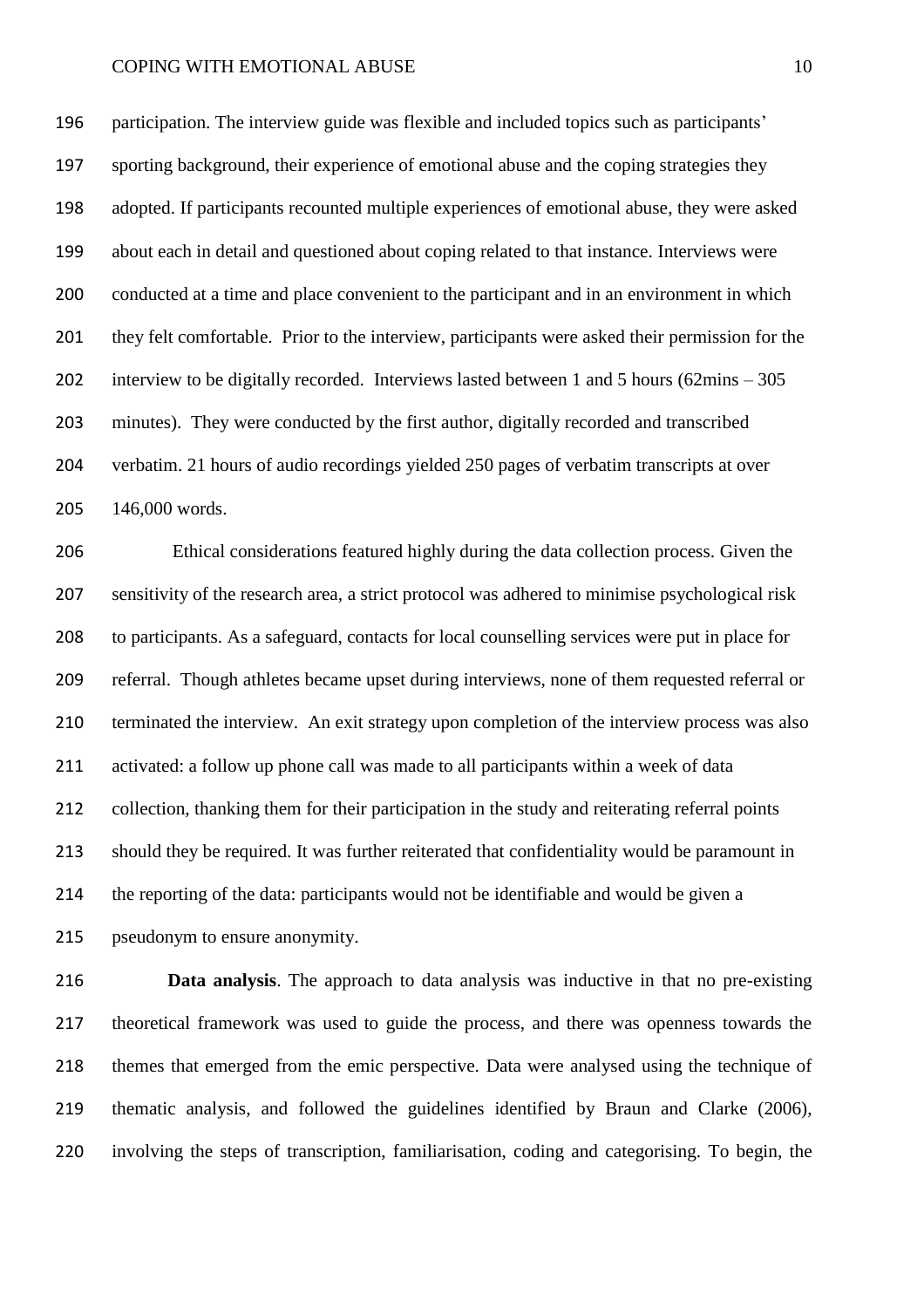first author read each transcript to gain an understanding of the interview as a whole. Notes were made on initial thoughts and impressions, permitting analysis to take place before data were broken up through the process of coding (Jones, Brown, & Holloway, 2013). Subsequently, the process of sorting codes took place: similar codes were grouped together, leading to the emergence of a theme. Three themes were identified in this study: coping in the moment, coping over time and meaning-making post experience. Themes were further broken down into sub-themes that related to coping groups and individual coping strategies. For example, the theme coping over time was divided into three sub-themes (avoiding situations, support seeking and dropping out) and eight coping strategies were identified (including avoiding training, seeking formal support and career termination).

 The analysis involved a constant process of moving backwards and forwards across the data set. A review of codes and themes took place continuously, requiring reflexivity and 233 critical thinking. A research diary throughout the data collection and analysis process; analytic memos were utilised to record thoughts on the grouping of codes into sub-themes 235 and/or themes. The participants were invited to review their transcript to ensure that they 236 believed them to be an accurate reflection of the interview (see Jones et al., 2013).

#### **Results**

 Participant reflections on coping with emotional abuse in sport are presented within this section. Analysis showed that participants' coping strategies and their experience of coping could be grouped into three higher order categories: coping in the moment, coping over time and meaning-making through experience. In this sense, participants drew attention to the temporal nature of coping with abuse. Coping was viewed by many of the participants as a survival mechanism; they either coped and adapted, or dropped out. One participant noted: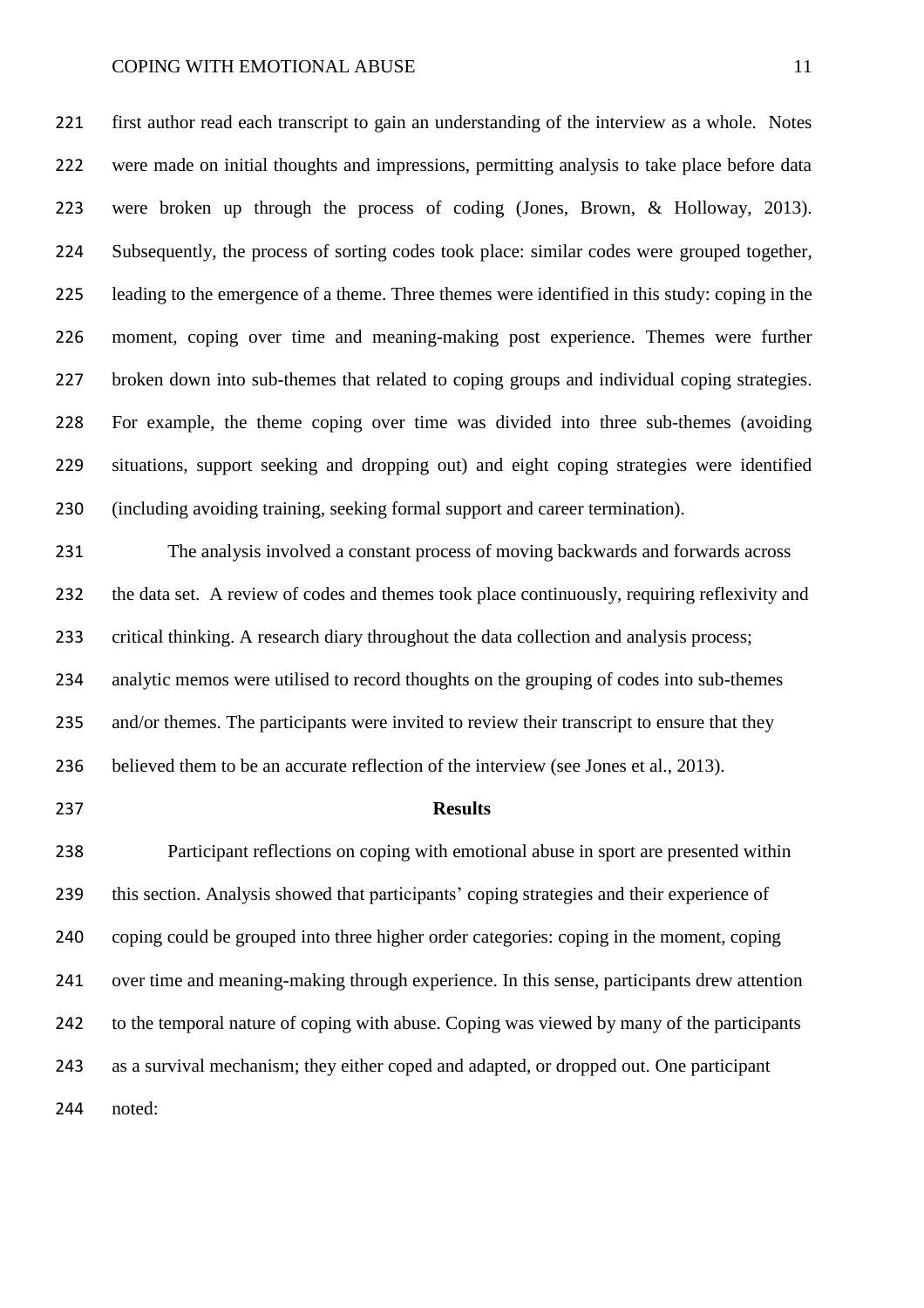In my sport, it's like man up and get on with it… You know just deal with it and get on with it rather than talk about it. That's sport. You have to get on with things, you need to just be able to deal with it and not let anything affect you. That's part of being an athlete, which isn't easy*.* (Charlotte, P7).

 All participants experienced instances of emotional abuse while competing in the performance environment, including verbal behaviours such as screaming or shouting at athletes and the use of insulting, belittling, and/or demeaning language. In addition, physical behaviours such as acts of aggression or angry outbursts by coaching staff were identified: clipboards, water bottles, white board pens and sporting equipment such as balls and racquets were thrown either directly at players or in a fit of rage in the presence of athletes. Physical outbursts generally occurred at the same time as verbal behaviours, through which coaches released their frustration. Emotional abuse was felt to be commonplace in the performance environment and viewed as part of the coaching process.

\*\*\*\*\*Insert Table 2 about here \*\*\*\*\*

## **Coping in the moment: Taking control and managing feelings**

 All participants attempted to take control and manage their feelings in the instance that emotional abuse occurred. The aim of such coping was to suppress an emotional reaction and to limit any negative impact on performance. Participants referred to such strategies as the use of relaxation or breathing, re-directing attention, channelling emotions, increasing effort, using humour, and dissociation.

 **Relaxation and breathing.** Relaxation or breathing techniques proved to be both calming and distracting in the moment. One athlete stated that when his coach abused him, he "would focus on his breathing to prevent a reaction" (Adam, P3), which enabled him to avoid confronting his coach who was emotionally abusive and physically threatened athletes in training and competitive environments. Another referred to "staying relaxed" (Megan, P1)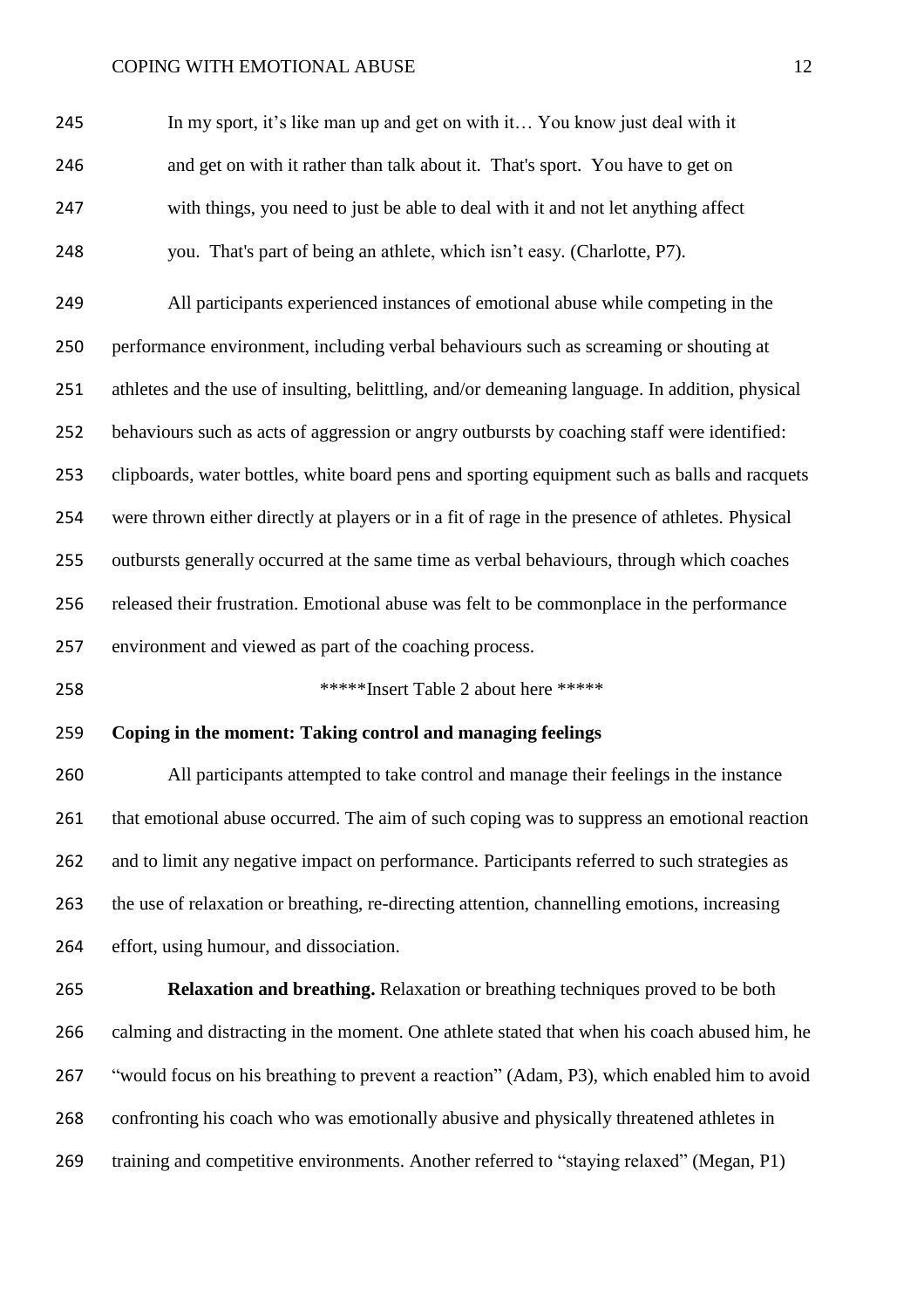and using progressive muscular relaxation (PMR) to release tension and to avoid

performance decrements.

 **Redirecting attention.** Participants re-directed attention from how emotional abuse made them feel, attempting to mask the emotional impact in the moment. Megan noted that distraction techniques such as "focusing on the lines on the court" (Megan, P1) were easy to adopt when her coach was shouting and screaming at her. They enabled her to concentrate on her performance rather than cry or show anger. Another remembered that she "once bit her lip so hard that it bled." (Charlotte, P7), stopping her from reacting to her emotionally abusive coach.

 **Channelling emotion.** Participants described channelling anger into their performance in their bid to cope. When his coach verbally abused him and when a squad member was punched by a coach as a result of poor play, Adam (P3) sought to control his anger. He was able to "suck it up" and "get a performance out of it". James recalled taking it out on the ball or channelling his frustration into his performance rather than let it consume him:

 You listened to what he said but you ignored it. I just used to let it go over my head… Because the head coach just continually shouted and went at you, threw things at you; you'd listen to him, but you wouldn't acknowledge it... But you also couldn't let it get to you, I just worked harder, channelled the frustration or anger or let it out so that I couldn't dwell on it, you know took it out on the next hit, and kept going that prevented me showing any emotion at all really. (P4).

 Blocking out the coach and focusing instead on his performance were central to coping. Anger was commonly experienced by participants and needed to be managed to prevent emotional abuse having a negative impact on performance.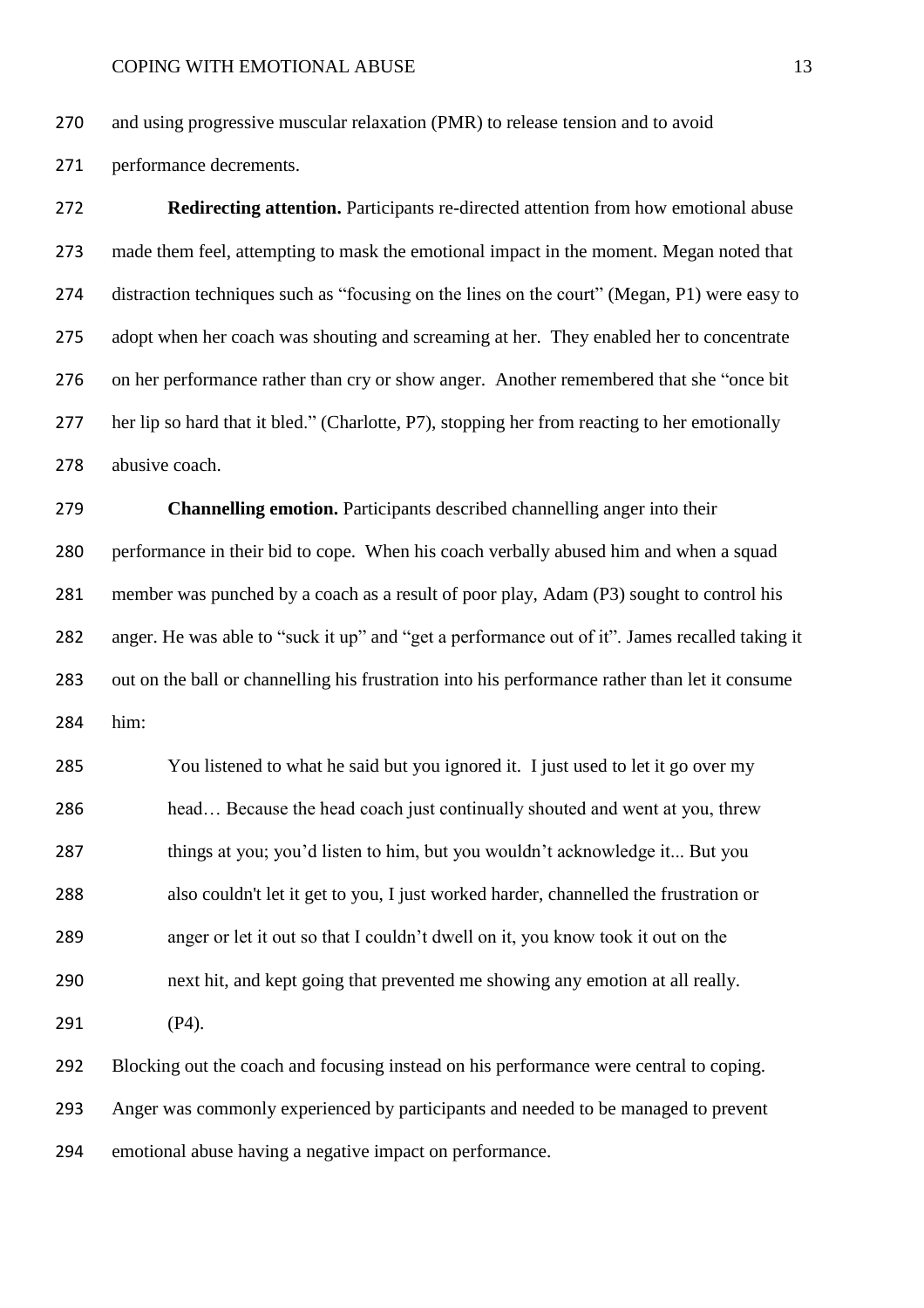**Increasing effort.** Participants referred to working harder in training and competition as a coping strategy and a way to show personal strength and gain positive attention, even approval from their coach. Even in the worst situations, Sebastian (P6) noted that he could always control his work rate and channel negative feelings into his performance. Adam (P3) felt similarly: "I always knew that if I just worked as hard as I possibly could and just try to do exactly what he said, eventually he would get off my back".

 Participants explained that "work rate and sheer effort" (Lisa, P10) and "proving I could push myself to the limits" (Alexandra, P8) could have a positive impact on performance. Playing well offered the route to avoiding being the recipient of abuse in the training environment. Working hard as a coping mechanism was echoed across the interviews and was seen as something the individual could control in a situation where so much felt out of their control.

 **Use of humour***.* Five of the participants cited a sense of humour as one of the only ways they could make their situation bearable. Being able to laugh about an abusive coach united teammates: "we tried to make a joke out of it" (Megan, P1); "we had to find the joy in it" (Billy, P11). Humour created a sense of control: if they could laugh, the abuse was not affecting them as much as those athletes who showed anger or hurt.

 **Dissociation.** Dissociation techniques took the form of blocking thoughts of emotional abuse. James (P4) spoke of blocking behaviour and using it to harness inner energy to perform:

 He was grilling me every time and he almost broke me that year, a lot of tough things… I learnt that that's not necessarily the way to coach how he does it… so I ignored it, blocked it out and instead used it to drive me forwards. Others refused to acknowledge that they were experiencing abuse. Charlotte (P7) denied that she was being maltreated even when friends and family questioned the emotionally abusive methods employed by her coach. She responded that "athletes have to cope with tough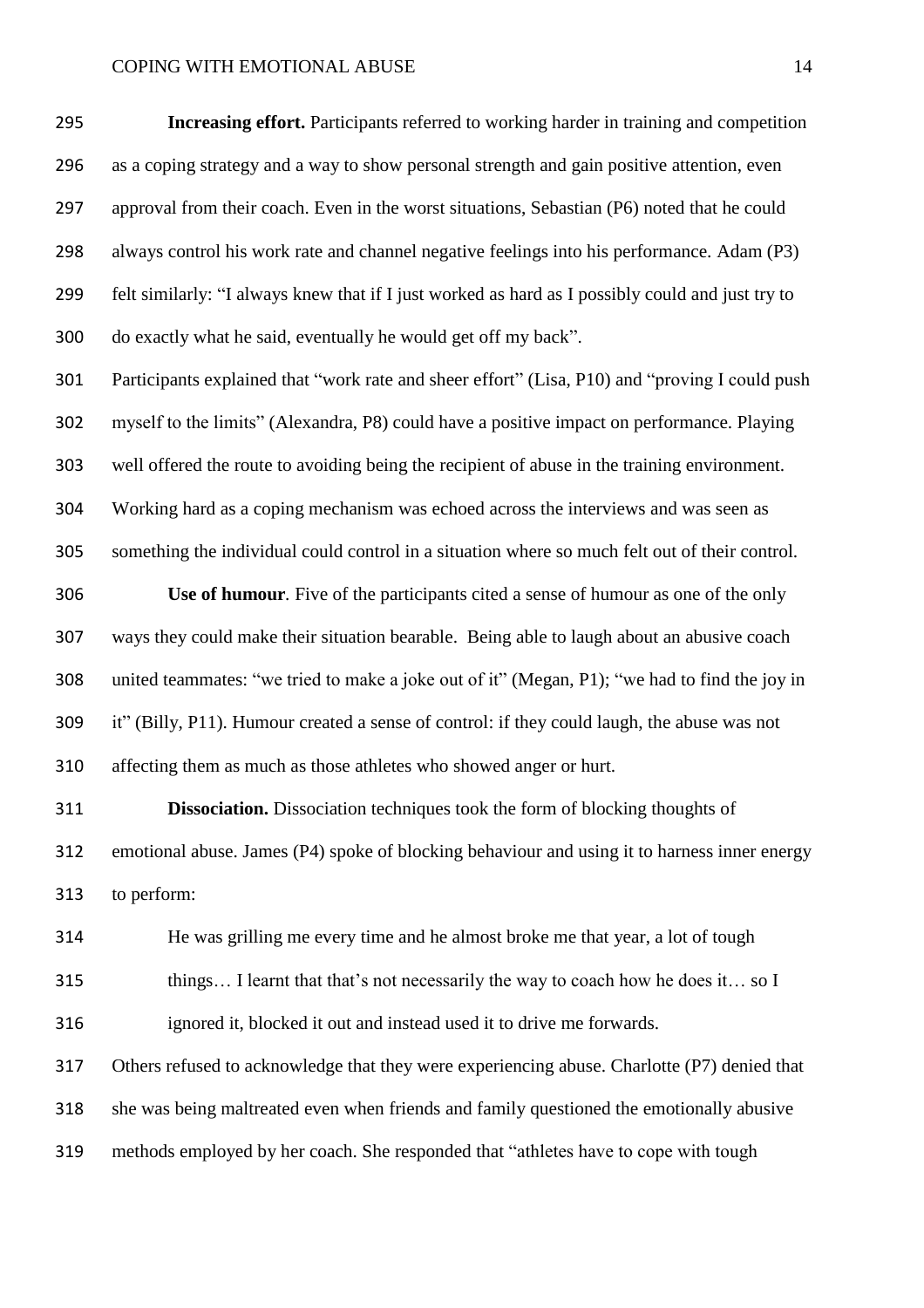coaches who build their character". It was not until she left the sport that she acknowledged the abusive environment that she had worked in. Dissociation was vital to her continued performance.

**Coping over time**

 Participants adopted a variety of methods to cope with emotional abuse over time, including avoidance, seeking support and dropping out of their sport.

 **Avoidance.** Avoiding training or competition to gain respite was common and adopted when athletes believed their coping resources were being depleted: it was a form of self-preservation. Alexandra stated that failing to attend international training camps became the only way she could "avoid a situation that would inevitably make me feel awful" (P8). Evaluative situations such as fitness testing, competitive events and video analysis sessions were also avoided because they were often sites for angry coach outbursts. One participant noted that her emotionally abusive coach would "single players out" (Megan, P1) and humiliate them during performance analysis sessions, reducing squad members to tears if they were "too weak to cope with her open verbal beatings". **Seeking support.** Support structures were deemed essential for coping with emotional abuse. All participants highlighted the importance of having people inside and outside of the sporting world to confide in. Adam stated that: If you don't have a network of support for you as an athlete or any structure, you've got nothing to ground yourself with, you're just literally concentrating on surviving, and coping with the bad stuff would be impossible. *(P3)* Participants referred to formal and informal support structures or mechanisms of support. The former included designated professionals from the National Governing Body (NGB) and/or

other qualified staff who supported the athlete outside their performance pathway, including

sport psychologists, performance lifestyle advisors, strength and conditioning specialists,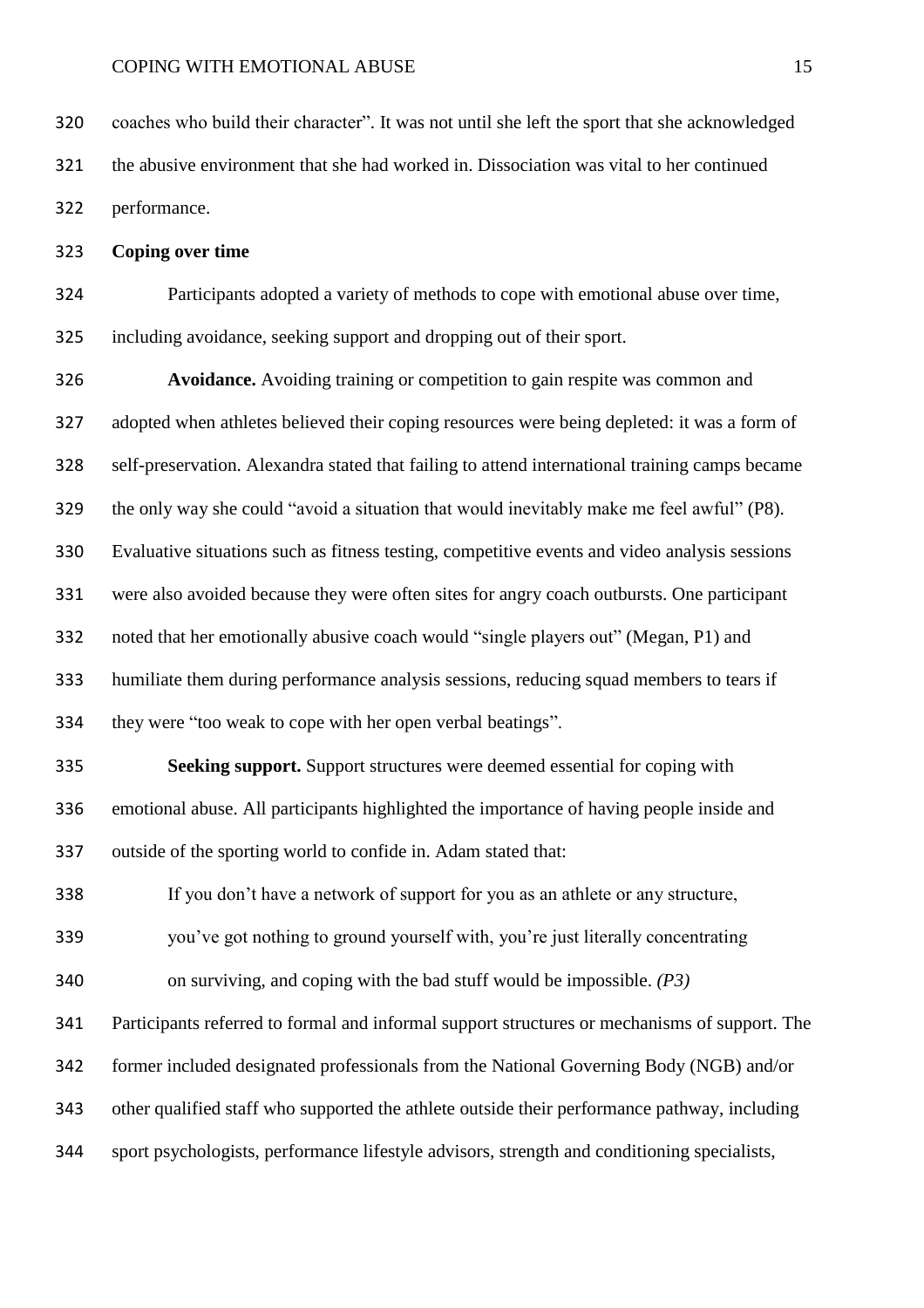physiotherapists and performance analysts. Many participants reported that whilst speaking to someone "within the programme" (Charlotte, P7) offered an outlet, it was viewed as a potentially risky endeavour as they couldn't guarantee that the information shared would remain private, that it wouldn't be passed on and used against them. Alexandra (P8) noted "there was a sport psychologist that I could have spoken to but even so I don't think I would have trusted that she wouldn't have told the coaches". This study highlights a lack of trust that may prevent athletes from being honest about their situation. Informal support structures included parents, siblings, friends, partners and team- mates. Charlotte commented: I didn't talk to anyone about the way that I was being treated apart from my mum, because I just wanted to keep it inside me. I think at this point I was just so upset I couldn't talk to anyone. If I spoke to someone then in some way it would have made it more real and impossible to deal with on a weekly basis if that makes sense? I don't know. Maybe it's the kind of person that I am. Peer-to-peer support offered a sense of solidarity while family members allowed participants to vent their frustration. While social support acted as a buffer against abuse, it could at the same time have reduced the need for direct confrontation or the reporting of negative behaviour. External support was identified as the primary reason participants managed to continue competing but this study suggests that it could also be a barrier to the reporting of abuse if it results in negotiation rather than confrontation. **Dropping out.** Some participants reached a stage where they could no longer

 emotionally cope with maltreatment; leaving the sport or stopping international competition became their primary mechanism for coping. In their darkest moments, walking away was the only route to avoiding pain, as the following extract shows: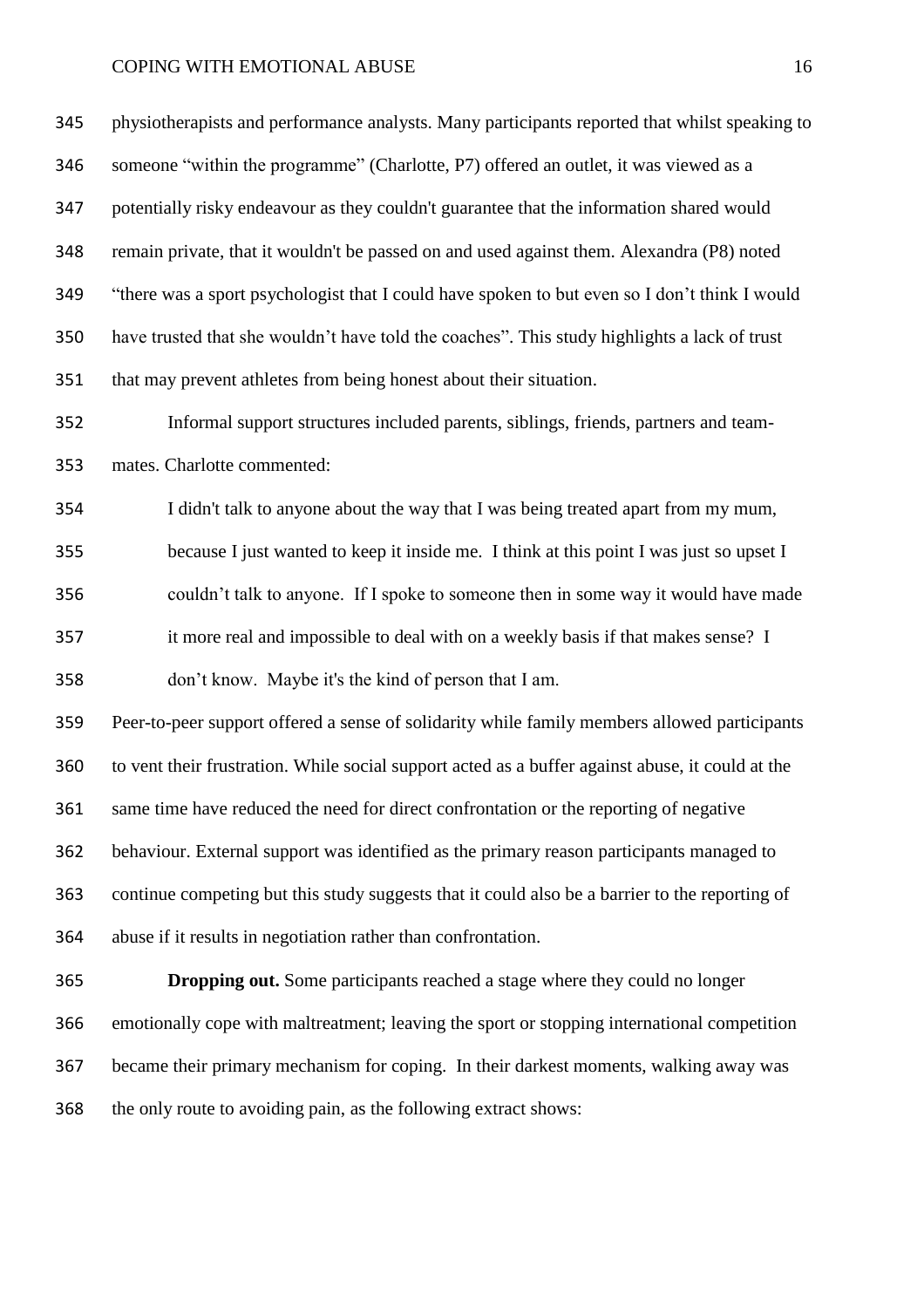369 I, at that stage was just like  $-$  I'm stopping... I couldn't emotionally deal with it any more so I stopped playing for a season. I walked away from international competition*.* (Ella, P5)

 Quitting international competition was one of the hardest decisions Ella had ever made, yet she felt she had no resources left to help her cope with the treatment she faced. Immy (P2) similarly noted:

 It's strange now because I think, you know, I left so I wasn't coping, but leaving was my choice and my choice to give up gave me control over it, control I didn't have when I was managing the daily barrage of abuse from him (the coach). (P2).

Choosing to leave permitted a feeling of control when all other coping strategies had failed.

Nevertheless, the sense of loss associated with the decision to leave a sport they had invested

so much in was acknowledged. This study underlines that when coping skills become

depleted, disengagement appears to be the only source of protection for the athlete.

**Post Experience: Coping in the aftermath**

 **Meaning-making.** When recounting their individual experiences, participants not only described but also tried to understand the emotional abuse they had suffered. Meaning- making occurred when athletes had achieved some distance and perspective. This study thus offers an insight into how participants cope with the legacy of abuse. Among some, there was a perception of growth through adversity. James (P4) stated that his experience had driven him to call on inner strength to achieve a higher level of performance:

 Maybe it (emotional abuse) helped me in the long picture because going into the Olympics I was quite strong headed, felt confident, knew my ability and knew how I needed to feel going into a game, and I couldn't have planned it any better. Everything happened for me at the right time, it was just unfortunate for some of the guys that it wasn't and they couldn't cope or deal with it in the same way.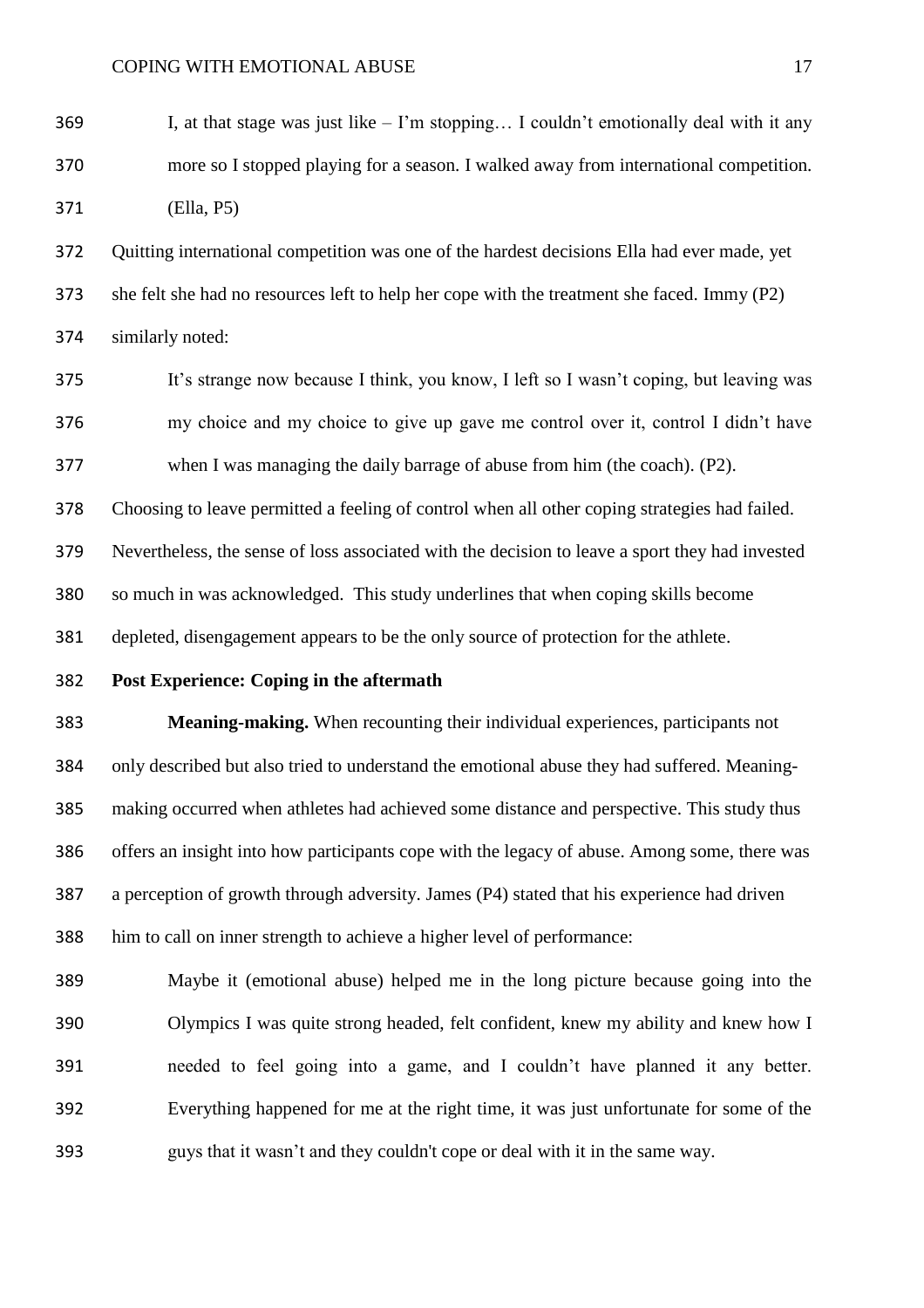Similarly, Megan (P1) stated that:

 I just don't give them the time of day to remember how bad it was, it was more about what I got from it and how I got there, in that sense I grew from the experience and it made me a more confident and self-assured person. I know some people you know out of the lowest lows, create their highest highs and this sort of thing, like out of nothing comes something, and that's what we were trying to do I guess.

 This attitude was common: an adverse or challenging situation allowed access to an inner strength that could be used to maximise performance.

 Participants reflected on how through their career they weighed up the positives and negatives of participation; a cost-benefit approach enabled them to rationalise the treatment they endured. They considered what they were willing to accept and what lay outside the boundaries of tolerable treatment or behaviour. For example, James (P4) noted that although the maltreatment he had experienced had pushed him to extremes and challenged him emotionally, the lure of an Olympic competition meant that he was willing to tolerate anything:

 Maybe the goal at the end of it was big enough to deal with it all, like because obviously having an Olympics there, it was like a once in a lifetime opportunity and that meant that even when I was really down, I'd never give up.

 Although emotional abuse posed a threat to his emotional and psychological safety, it was outweighed by a positive outcome and selection for a major event. Conversely, the participants who walked away from their sport or ceased international competition viewed emotional abuse more negatively. Immy (P2) stated that she hated the "what if" that hung over her by prematurely ending a career and thus felt resentment toward her coach rather than a sense of acceptance of her treatment. This was universal: making sense of and accepting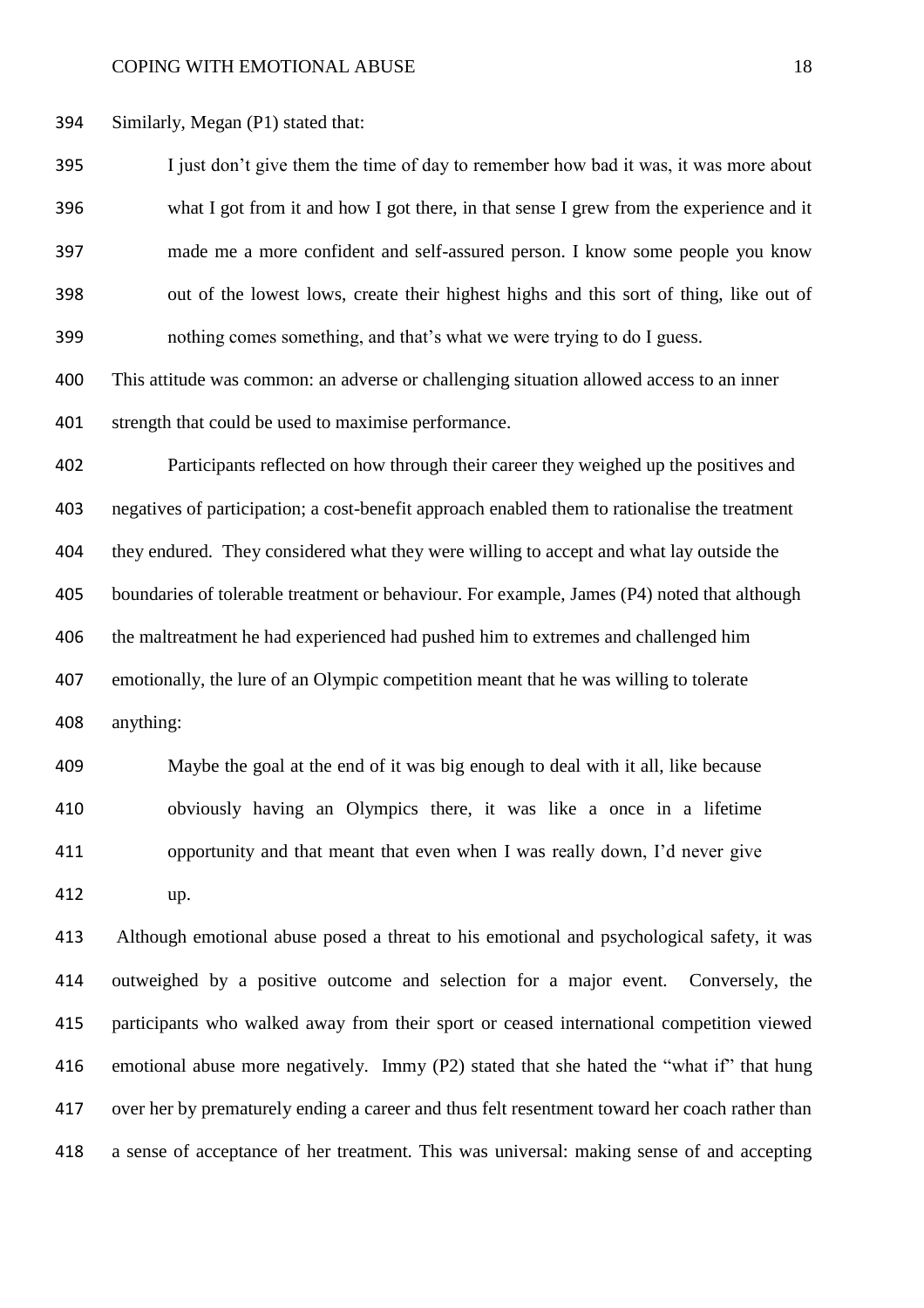emotional abuse were influenced by subsequent individual performance level. Long-term coping was enhanced if the athlete could look back and reflect positively on a career; distress was more evident in those participants who had not fulfilled their potential.

 The temporal nature of the experience was also acknowledged; coping skills evolve over time:

 Every experience you have helps you to deal with the next one, it's like a learning curve. The things I have experienced have only made me stronger and more able to deal with whatever the sport throws at me. Sometimes it's too much and you can't cope but you have to learn from experience. It's kinda, I've got through this before, so I'll get through it again mentality. I hope that carries on if I keep playing, it gets easier to deal with stuff. But you learn from those who are older than you as well: if they cope then you try to as well because otherwise you're the one making a fuss about nothing. (Charlotte, P7)

 Learning to cope was therefore acknowledged as a developmental process, equipping athletes to better manage their emotions and performance. One participant suggested that each negative experience made him stronger and better "able to deal with what it (sport) throws at you" (Austin, P9).

## **Discussion**

 The aim of this study was to explore athlete coping responses to emotionally abusive behaviours experienced within the coach-athlete relationship. It supports and extends the work of researchers on coping with abuse in sport (Fasting et al., 2007; Rodriguez & Gill, 2011; Stirling & Kerr, 2007). Specifically, this study indicates that athletes adopt a number of coping strategies in the moment, and this continues over time and after they experience emotionally abusive behaviours. Thus this study highlights the temporal nature of coping with emotional abuse.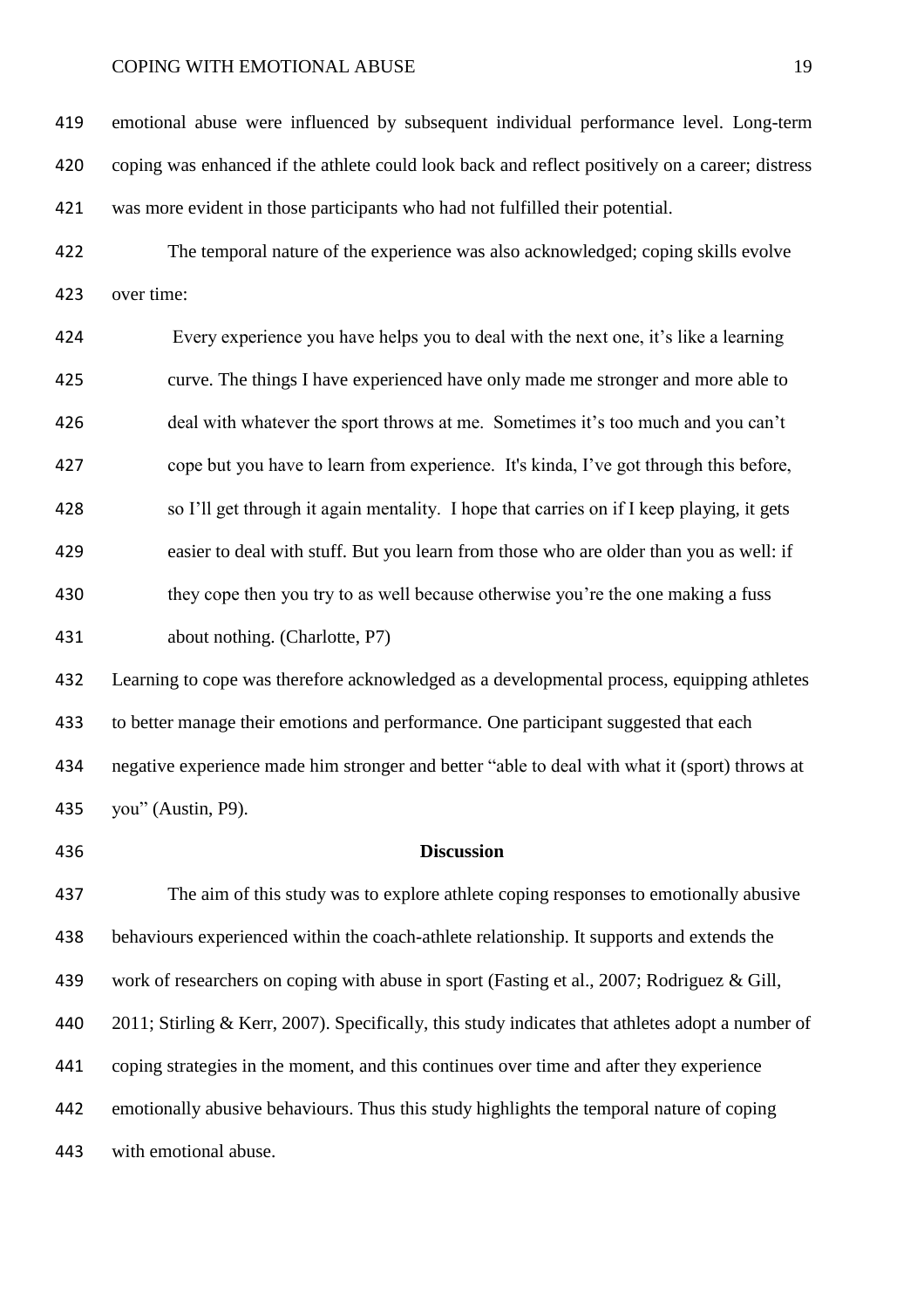In line with the transactional approach to coping, emotional abuse was recognised by all participants as a stressful encounter. Coping strategies were implemented primarily to alleviate feelings of distress. In the instance that emotional abuse occurred, participants demonstrated a reliance on coping methods that enabled them to continue competing or performing. Participants attempted to cope with the abuse in isolation and remained silent about what they were experiencing. Over time participants moved from private attempts to cope to seeking support from formal and informal support structures.

 Importantly, participants referred to trying to make sense of emotional abuse so as to find personal meaning in experience; it was deemed an important coping mechanism in the long-term. The findings lend support to existing research on abuse: rationalising, making sense of and justifying maltreatment are thought to facilitate healing in victims of child sexual abuse (Merrill, Thomsen, Sinclair, Gold, & Milner, 2001; Phanichrat & Townshend, 456 2010) and have been used to cope with intimate partner violence (Hetzel-Riggin & Meads, 2011; Zanville & Bennett-Cattaneo, 2012). Similarly, re-framing and reappraisal of maltreatment have been accepted as a part of the coping and recovery process and can lead to positive adaptive functioning rather than long-term psychological damage in victims of abuse in inter-familial settings (Banyard & Williams, 2007; Grossman, Sorsoli, & Kia-Keating, 2006; Morrow & Smith, 1995). In this study, such strategies were adopted to positively affect the long-term impact of emotional abuse in sport and positively reframe experience. This study demonstrates that participants predominantly adopted EFC (coping that

 directly addresses emotional distress) and AFC strategies (cognitive distancing) (Holt et al., 2005; Lazarus, 2000; Nicholls & Polman, 2007) in the immediate instance they experienced emotional abuse. Over time participants sought help from external parties. Social support is 467 complex given that it can serve problem- and emotion-focussed functions (Carver, Scheier & Weintraub, 1989). Participants acknowledged that reaching out to others was a way to offset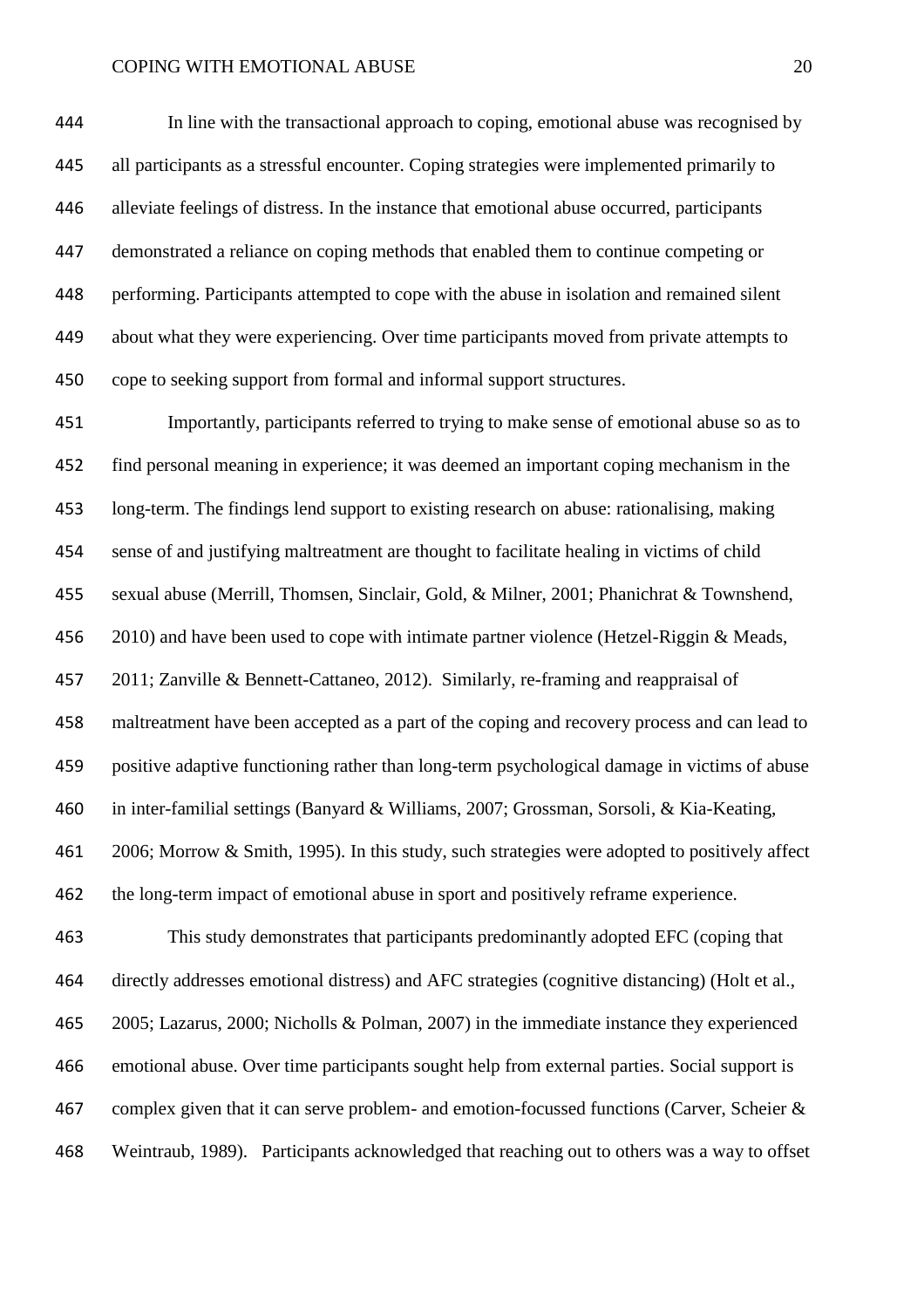their distress rather than address the problem directly, thus this served as an EFC strategy. Only one PFC method (intended to alter the situation) was identified: dropping out or quitting international competition. In the aftermath of emotional abuse, participants adopted appraisal-focused strategies to find meaning in experience and rationalise the encounter (Nicholls & Polman, 2007).

 The nature of coping effectiveness is an important consideration. Nicholls, Holt, Polman, and Bloomfield (2006) believe it is essential to distinguish between coping efforts and coping effectiveness: one should not automatically infer that the use of coping strategies will enable an individual to effectively cope with a particular stressor. The appraisal of the degree of stress experienced and the control one has in the transaction play key roles in the effectiveness of coping (Poliseo & McDonough, 2012). Athletes are considered to adopt more PFC strategies when they perceive they have control over stressors they encounter 481 because they can be used to manage or change a stressful situation (Kim & Duda, 2003). Conversely, if they perceive a low level of control, EMF strategies manage affective reactions (Folkman, 1992). The presence of EFC and AFC in the moment and over time suggests that participants in this study deemed emotional abuse an uncontrollable stressor. In response coping strategies were used as a defense against emotional abuse, rather than as an act of control. Strategies employed in the moment could be considered to be effective since they enabled the participant to negotiate the treatment. However, from an alternative perspective the adoption of such coping strategies raises worrying concerns because the victim failed to respond directly to, or confront, the behavior in question.

 Controllability is also particularly important because traditionally control is reported when an individual demonstrates the ability to negotiate or manage a stressor (Nicolls et al., 2006). Although participants may have successfully negotiated emotionally abusive practices, this did not usually result in control of the situation. As an example, where confrontation or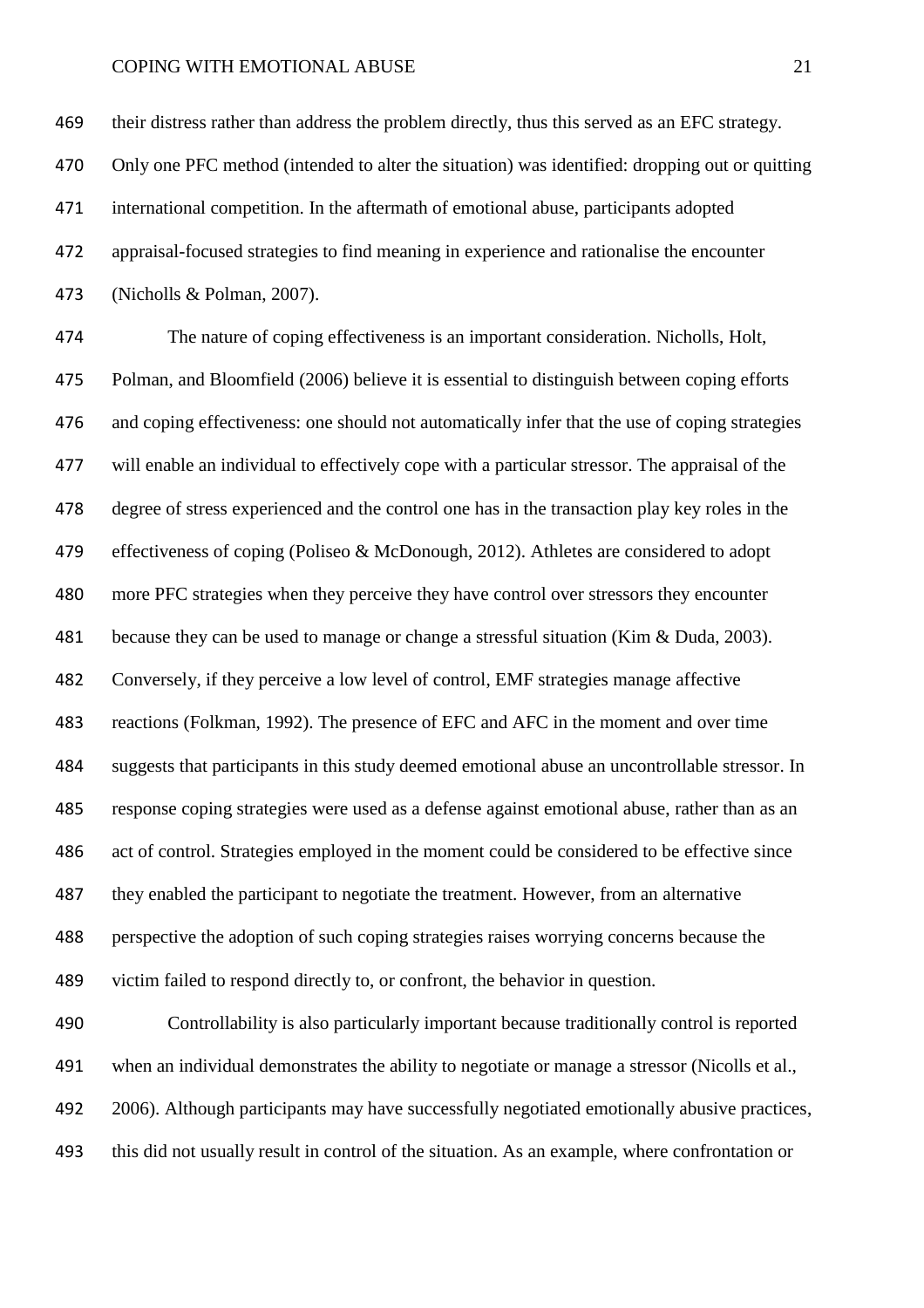PFC was adopted, it involved dropping out from the sport, which had significant negative consequences for the athlete. Even when participants progressed from private attempts to cope with abuse to seeking support, those they confided in simply offered another way to cope rather than to confront the treatment. Coping strategies therefore failed to act as a preventative measure. Although the athlete may have gained perceived control over the situation, the coping strategy did little to confront or eliminate the emotionally abusive behaviour. In the literature on child sexual abuse (Collins et al., 2014; Phanicrat & Towshend, 2010), adult sexual assault (Ullman, Peter-Hagene, & Relyea, 2014) and intimate partner violence (Zanville & Bennett-Cattaneo, 2012), such strategies are recognised as maladaptive or unhealthy approaches to coping because they are enacted to alleviate distress without actually addressing the source of the distress itself.

 Stirling (2009) emphasised that over-conformity in competitive sport can result in an uncritical acceptance of a range of negative behaviours, including emotional abuse. Brackenridge, Bringer, and Bishopp, (2005) argued that the physical demands of training, the requirement that athletes display emotional toughness and conform to a culture of resilience in sport have all acted to allow abuse in sport to go unchallenged, as well as undetected. Abuse is neither questioned nor reported, leaving competitive athletes vulnerable to abuse in their pursuit of performance-related goals (Brackenridge & Fasting, 2005). This study suggests that the normalisation of emotional abuse has an impact on the coping mechanisms employed. Additionally, in situations where there are unequal power relations such as in the coach-athlete relationship, the coping strategies adopted may target the symptoms of emotional abuse but fail to confront its source. Given the significant negative impact that emotional abuse can have on athlete wellbeing the adoption of coping strategies that focus on buffering abuse could serve to compound the immediate and long-term sequalae associated with such abuse rather than ameliorate its effect. Alternatively, educating athletes on how to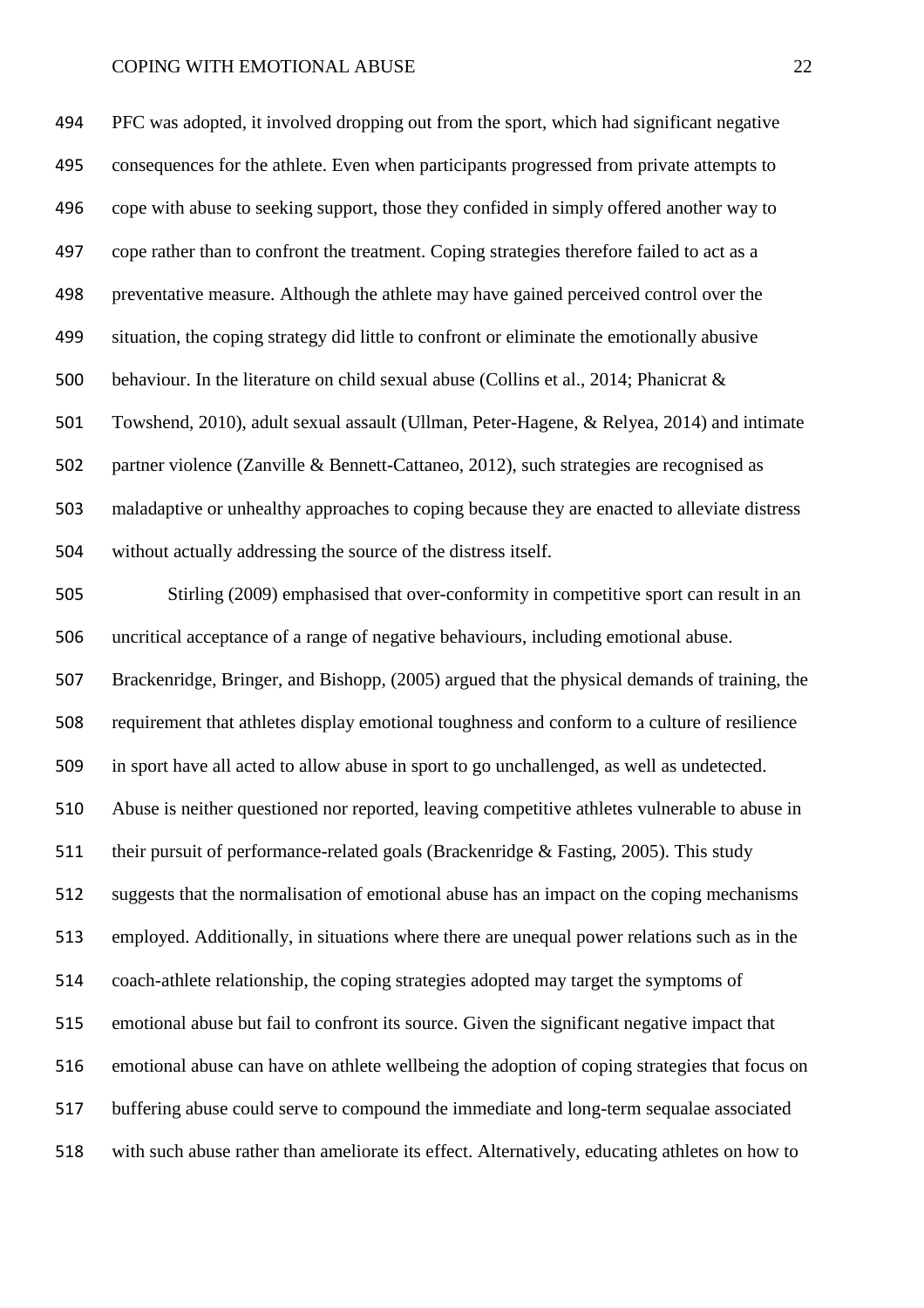adopt appropriate coping strategies and gain greater control or autonomy within the coach athlete relationship could be significant in breaking cycles of abuse in sport, providing voice and shifting power dynamics in this environment.

 There are a number of practical implications that arise from the research findings. Sport psychologists are acknowledged as primary agents of athlete protection and therefore need to be appropriately trained to offer guidance and support to athletes. Education is a powerful tool in the prevention and detection of abuse and the findings from this study could be used to inform intervention with both coaches and athletes. Practitioners can educate athletes on matters of abuse in sport and provide them with a repertoire of coping skills. Priority should be placed on problem-focussed approaches such as understanding individual athlete rights and providing guidelines in reporting instances of abuse. As Schwarzer and Luszczynska (2008) contended, preventative coping and future-oriented coping strategies can prepare athletes for stressful encounters and develop resources that will allow them to be more reactive and self-protecting in stressful situations. This study suggests that this is essential in personal management of cases of emotional abuse in sport. Support should help athletes to understand how to recognise, respond to and/or report emotional abuse and serve to empower athletes to speak out. Greater awareness and increased detection of emotional abuse would have a significant impact on the victim and could have consequences for perpetrators.

 Creating situations which promote the division of power between the coach and athlete could also be explored; increasing athlete autonomy and control. Educating coaches on athlete-centred approaches to coaching could provide avenues for engaging athletes in decision-making processes, placing emphasis on hearing the athlete voice and affording individuals greater ownership over their own development in the performance environment. Sport psychologists should promote open, responsive and holistic coaching environments that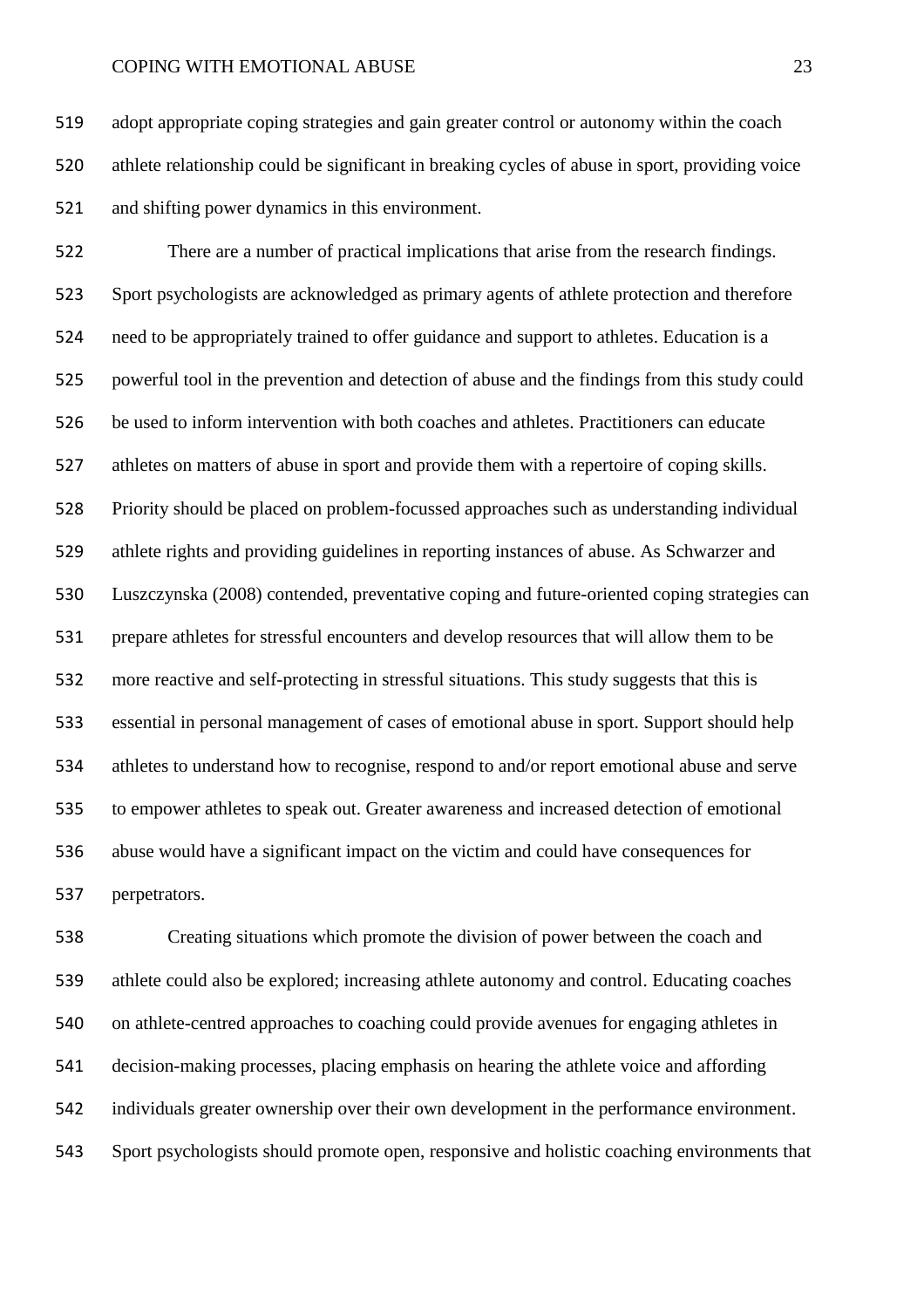help to reduce athletes' vulnerability to emotional abuse. Offering advice to athletes on matters of safeguarding and protection relies on formal training and education. Thus it is recommended that practitioners keep up to date on matters of safeguarding and engage in formal safeguarding training in the sport and exercise setting.

**Limitations**

 There are a number of acknowledged limitations within qualitative research more broadly and within this study that should be noted. One of the common limitations is the need for recall and the reflective nature of interviews. Fasting et al. (2007) noted that when dealing with sensitive data, testimonies may suffer from distortion or memory attrition. In this study, participants' distance from events varied considerably. Some were recollecting events that could have taken place as many as eight years previously; others referred to instances of emotional abuse that had occurred within a matter of months of the interview date. It is possible that time impacts on their recollections of events. The small sample is also an acknowledged limitation of this study, though this aligns with the qualitative research design. The sampling strategy was clearly thought out, but it is recognised that it may be that only those athletes who had been most affected by emotional abuse would be willing to be interviewed. This could create bias, which is common in qualitative research.

## **Future Directions**

 Greater understanding of coping with emotional abuse is required to extend understanding in this area. A number of recommendations derive from the limitations of this study, including the need to explore the coping process across a broader range of sports and participants. Future studies could adopt a quantitative approach to research, utilising a pre- existing coping measure to explore the phenomenon. Further exploration of coping effectiveness and control in coping would extend the findings from this study. It would be useful to explore whether or not coping differs across abuse types (do athletes who have been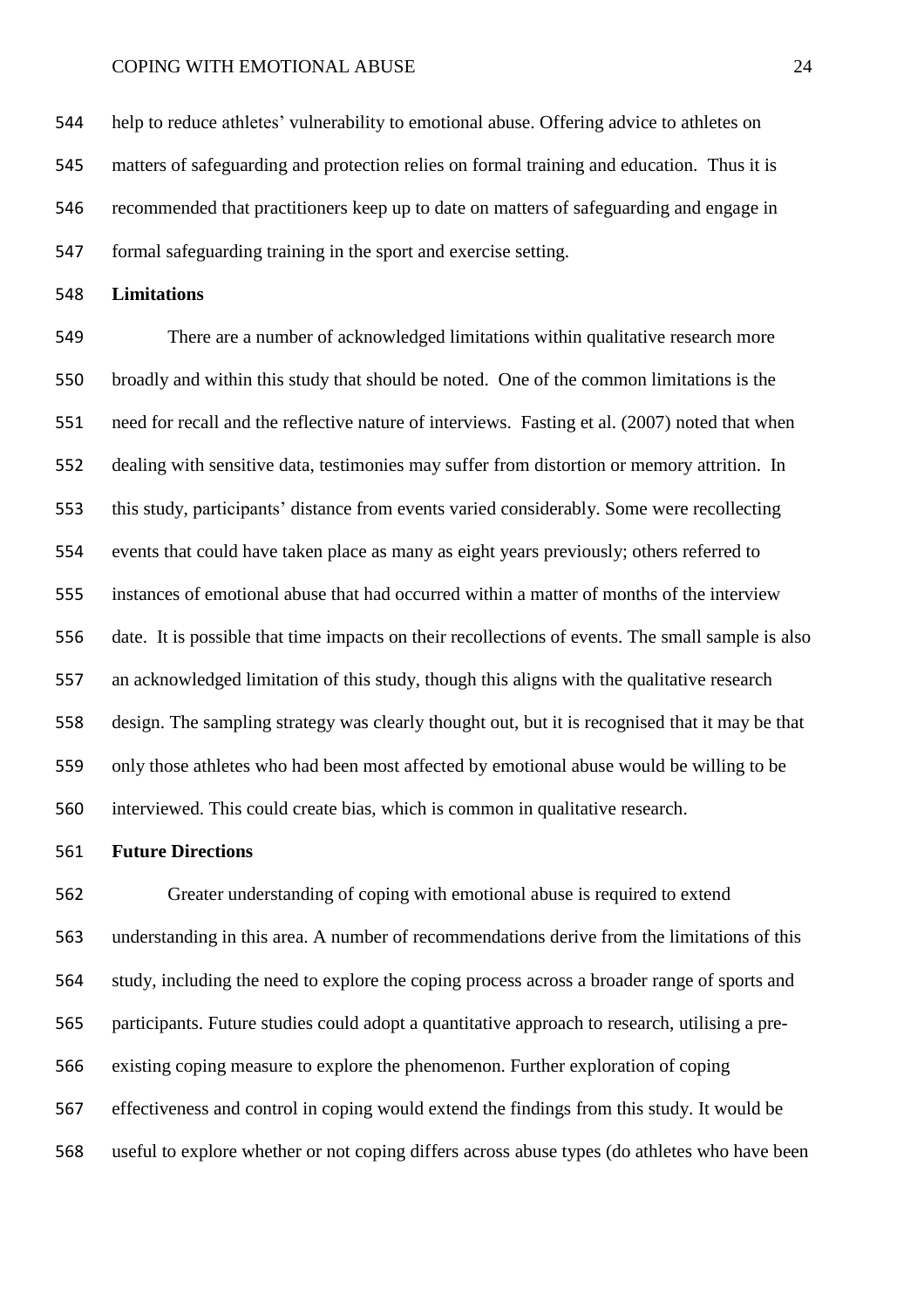| 569 | emotionally abused adopt different coping strategies from those who have experienced sexual        |
|-----|----------------------------------------------------------------------------------------------------|
| 570 | or physical abuse?) and if certain strategies lead to a greater perception of control in instances |
| 571 | of abuse. The effectiveness of preventative and future-oriented coping interventions also          |
| 572 | offers an interesting line of inquiry. Further research could also investigate the behaviour of    |
| 573 | coaches in performance settings, focusing on emotional regulation and coaching skills. It is       |
| 574 | acknowledged, however, that access to this population might be fraught with difficulty.            |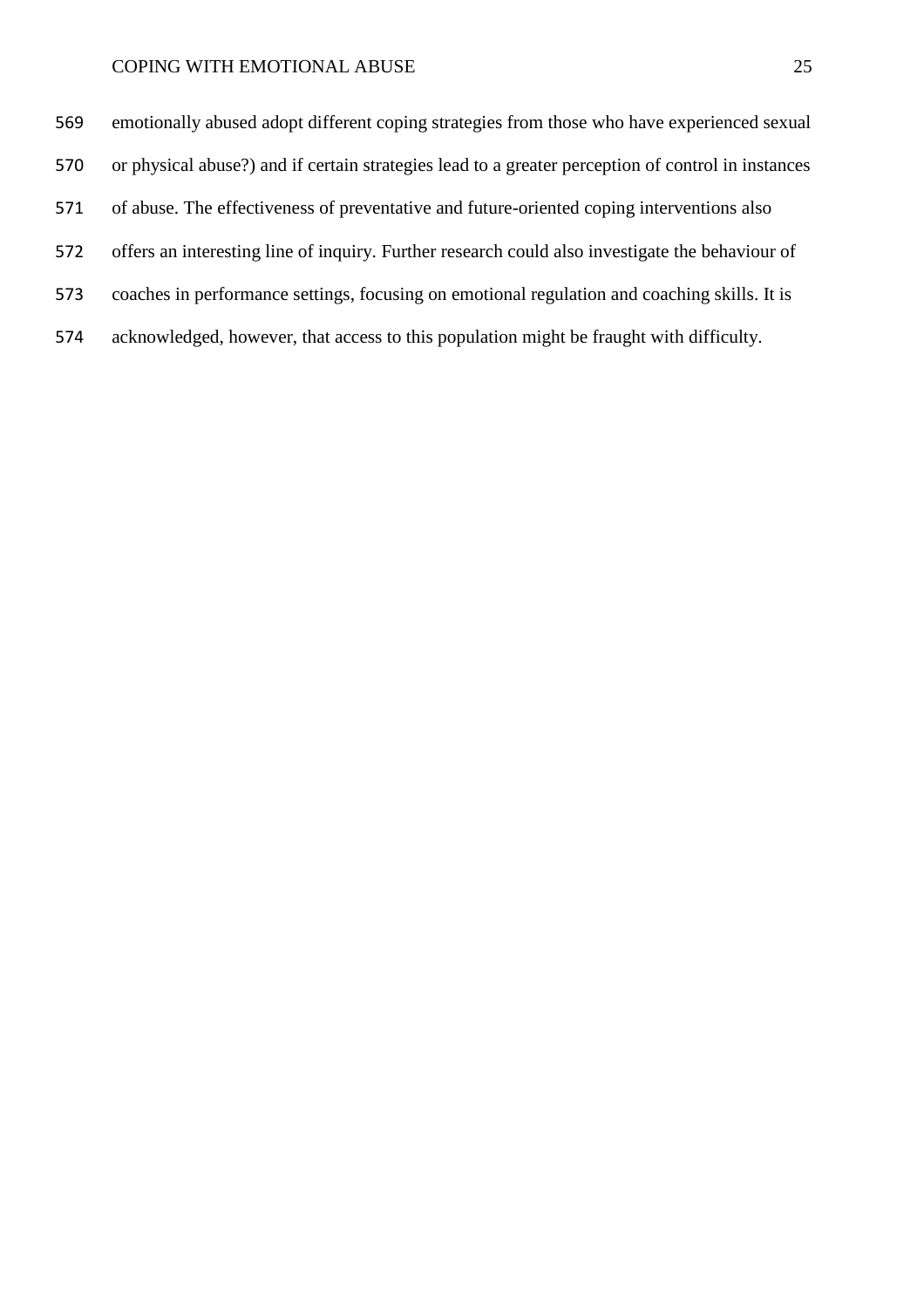| 575 | <b>References</b>                                                                            |
|-----|----------------------------------------------------------------------------------------------|
| 576 | Banyard, V. L., & Williams, L. M. (2007). Women's voices on recovery: A multi-method         |
| 577 | study of the complexity of recovery from child sexual abuse. Child Abuse &                   |
| 578 | Neglect, 31, 275-290.                                                                        |
| 579 | Brackenridge, C. H. (2001). Spoilsports: Understanding and preventing sexual exploitation    |
| 580 | in sport. London: Routledge.                                                                 |
| 581 | Brackenridge, C. H., Bishopp, D., Moussalli, S., & Tapp, J. (2008). The characteristics of   |
| 582 | sexual abuse in sport: A multidimensional scaling analysis of events described in            |
| 583 | media. International Journal of Sport and Exercise Psychology, 6, 385-406.                   |
| 584 | Brackenridge, C., Bringer, J., & Bishopp, D. (2005). Managing cases of abuse in sport. Child |
| 585 | Abuse Review, 14, 259-274.                                                                   |
| 586 | Brackenridge, C., & Fasting, K. (2005). The grooming process in sport: Case studies of       |
| 587 | sexual harassment and abuse. Auto-biography, 13, 33-52.                                      |
| 588 | Braun, V., & Clarke, V. (2006). Using thematic analysis in psychology. Qualitative Research  |
| 589 | in Psychology, $3, 77-101$ .                                                                 |
| 590 | Bryant, L. A., & Clement, D. C. (2015). Coping strategies of female peer leaders             |
| 591 | participating in college club sports. Recreational Sports Journal, 39, 16-26.                |
| 592 | Carver, C. S., Scheier, M. F., & Weintraub, J. K. (1989). Assessing coping strategies: A     |
| 593 | theoretically based approach. Journal of Personality and Social Psychology, 56,              |
| 594 | 267-283.                                                                                     |
| 595 | Cense, M., & Brackenridge, C. (2001). Temporal and developmental risk factors for sexual     |
| 596 | harassment and abuse in sport. European Physical Education Review, 7, 61-79.                 |
| 597 | Collins, C. M., O'Neill-Arana, M. R., Aronson Fontes, L., & Ossege, J. M. (2014).            |
| 598 | Catholicism and childhood sexual abuse: Women's coping and psychotherapy.                    |
| 599 | Journal of Child Sexual Abuse, 23, 519-537.                                                  |
|     |                                                                                              |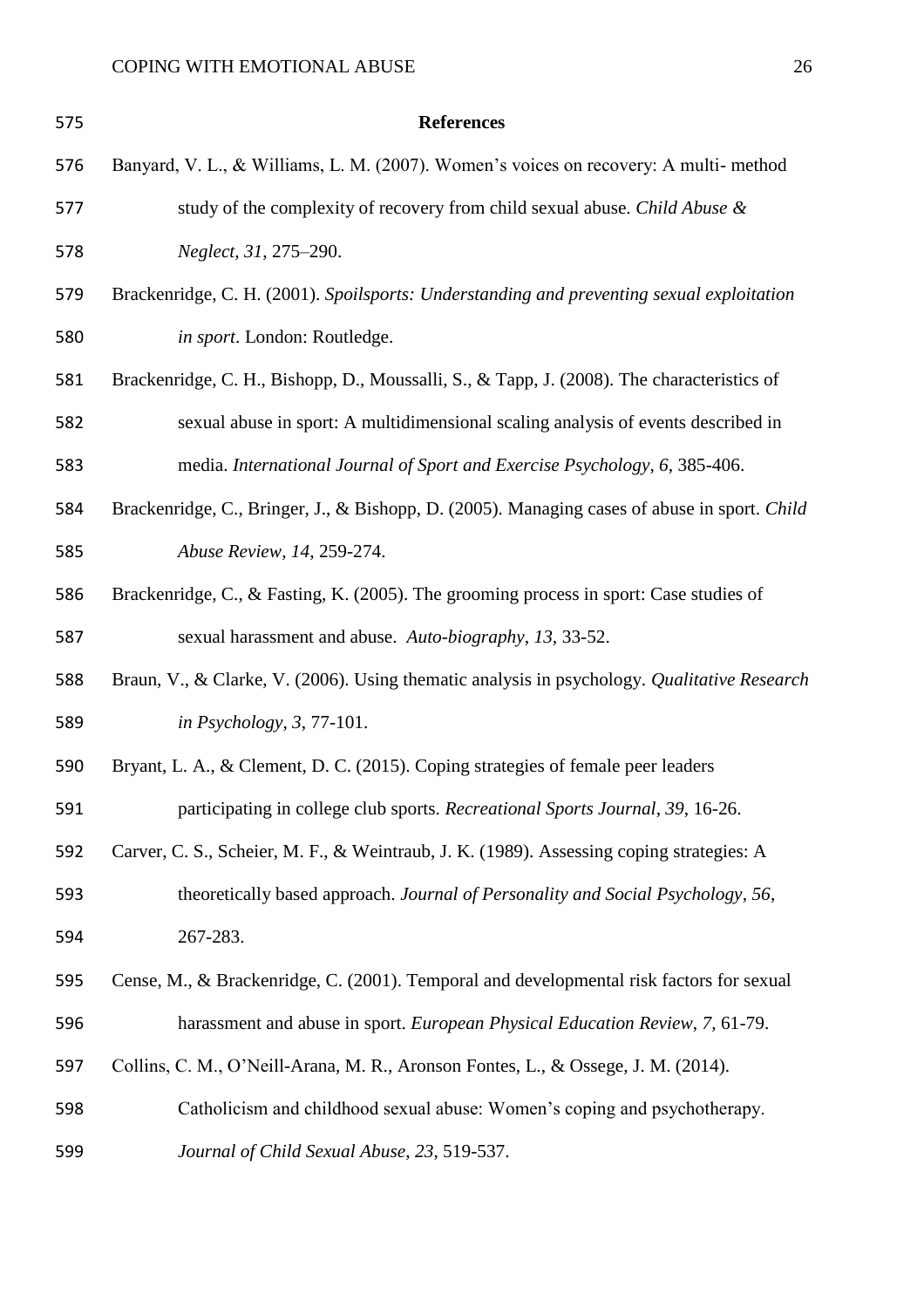- Creswell, J. W. (2014). *Research design: Qualitative, quantitative and mixed methods approaches*. London: Sage.
- Dias, C., Cruz, J. F., & Fonseca, A. M. (2012). The relationship between multidimensional competitive anxiety, cognitive threat appraisal, and coping strategies: A multi-sport study. *International Journal of Sport and Exercise Psychology*, *10,* 52-65.
- Fasting, K., Brackenridge, C. H., & Walseth K. (2007). Women athletes' personal responses to sexual harassment in sport. *Journal of Applied Sport Psychology*, *19,* 419-433.
- Fasting, K., Chroni, S., Hervik, S. E., & Knorre, N. (2011). Sexual harassment in sport towards females in three European countries. *International Review for the Sociology of Sport*, *46*, 76-89.
- Folkman, S. (1992). Making the case for coping. In B. N. Carpenter (Ed). *Personal coping: Theory, research and application* (pp. 31-46). Westport, CT: Praeger.
- Gervis, M., & Dunn, N. (2004). The emotional abuse of elite child athletes by their coaches. *Child Abuse Review*, *13*, 215-223.
- Grossman, F. K., Sorsoli, L., & Kia-Keating, M. (2006). A gale force wind: Meaning making
- by male survivors of childhood sexual abuse. *American Journal of Orthopsychiatry*, *4*, 434-443.
- Hartill, M. (2005). Sport and the sexually abused male child. *Sport, Education and Society, 10,* 287-304.
- Hartill, M. (2009). The sexual abuse of boys in organized male sports. *Men and*
- *Masculinities, 12,* 225-249.
- Harvey, J. H., Orbuch, T. L., & Weber, A. L. (1990). A social psychological model of account-making in response to severe stress. *Journal of Language and Social*
- *Psychology*, *9,* 191–207.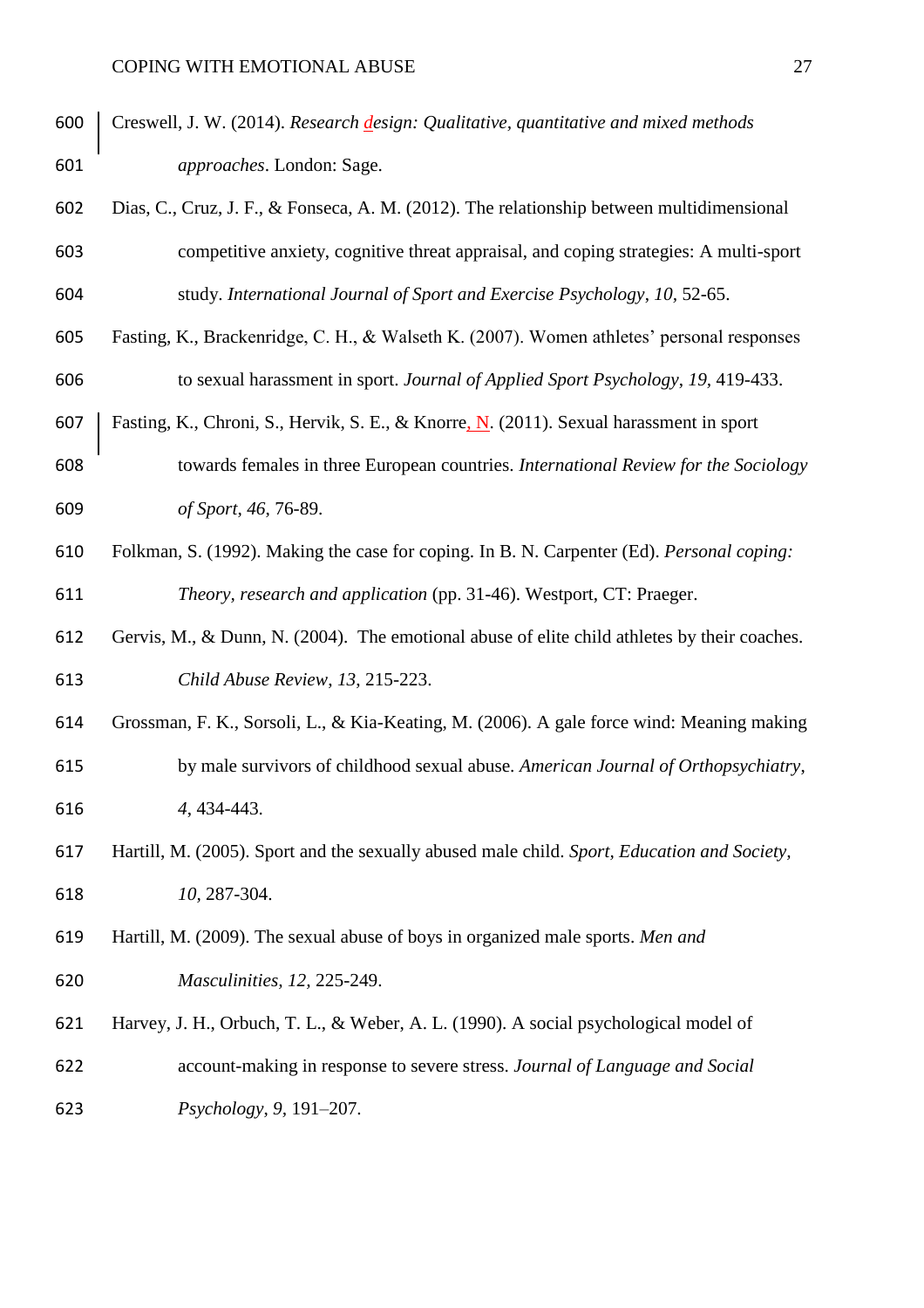- Hetzel-Riggin, M. D., & Meads, C. L. (2011). Childhood violence and adult partner maltreatment: The roles of coping style and psychological distress. *Journal of Family Violence, 26*, 585-593.
- Hoar, S.D., & Evans, M. B. (2010). Athlete's coping across the lifespan. In A. R. Nicholls (Ed). *Coping in sport: Theory, methods, and related constructs* (pp. 95-117).
- Hauppauge, NY: Nova Science.
- Holt, N. L., Berg, K. J., & Tamminen, K. (2007). Tales of the unexpected: Coping among female collegiate volleyball players. *Research Quarterly for Exercise and Sport, 78, 117-132.*
- Holt, N. L., Hoar, S. D., & Fraser, S. N. (2005). How does coping change with development? A review of childhood adolescent sport coping research. *European Journal of Sport Science, 5*, 25-39.
- Jacobs, F., Smits, F., & Knoppers, A. (2016). 'You don't realize what you don't see!': The institutional context of emotional abuse in elite sport. *Sport in Society*, *20*, 1-18. http://dx.doi.org/10.1080/17430437.2015.1124567
- Jones, I., Brown, L., & Holloway, I. (2013). *Qualitative research in sport and physical activity.* London: Routledge.
- Kavanagh, E. J. (2014). *The dark side of sport: athlete narratives of maltreatment in high performance environments.* Thesis, (unpublished PhD). Bournemouth University, UK.
- Kerr, G. (2010). *Physical and emotional abuse of elite child athletes: the case of forced*
- *physical exertion*. In C. H. Brackenridge & D. Rhind (Eds.), *Elite child athlete welfare: International perspectives* (pp. 41-50). West London: Brunel University Press.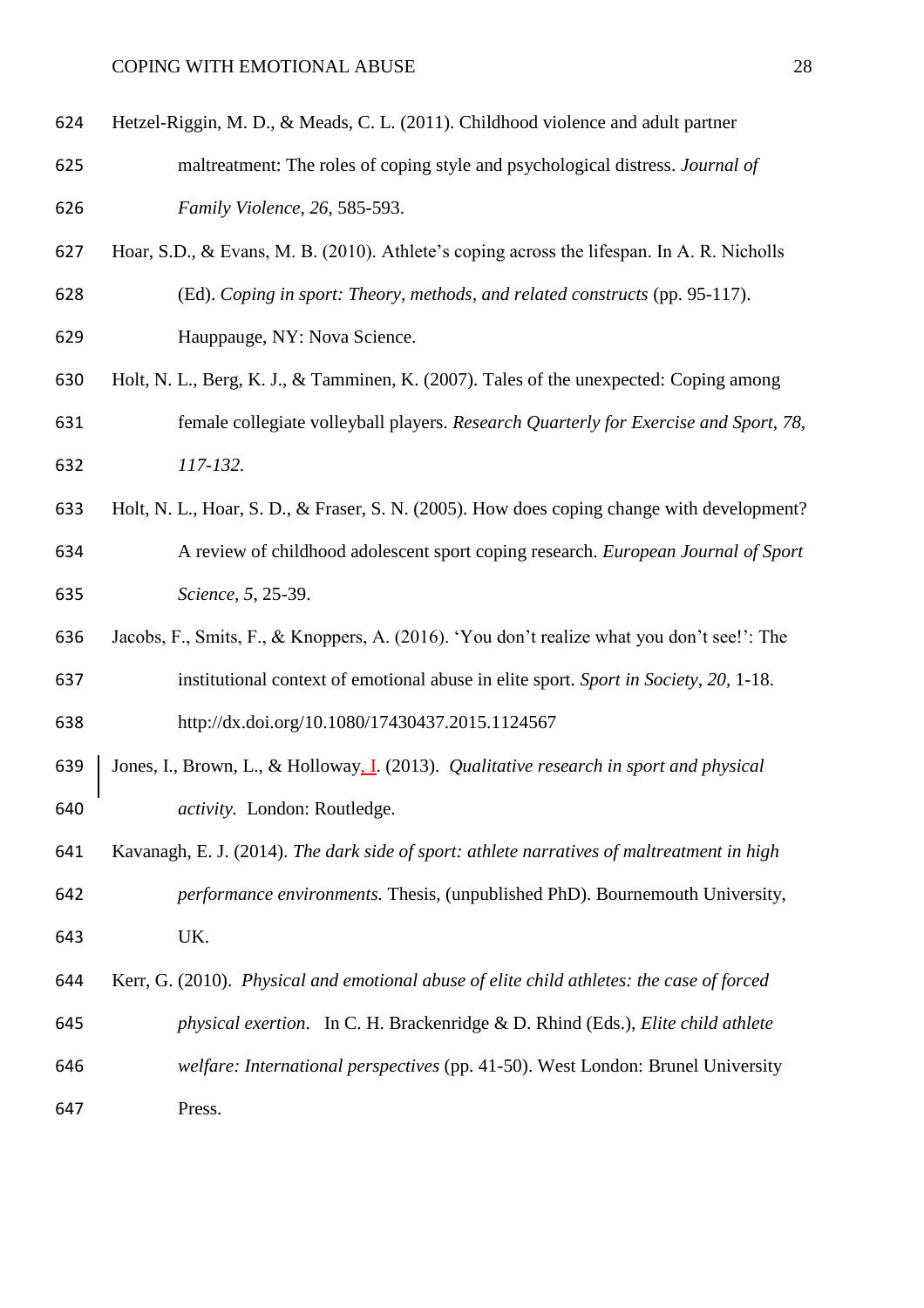- Kerr, G., & Stirling, A. E. (2012). Parents reflection on their child's experience of emotionally abusive coaching practices. *Journal of Applied Sport Psychology, 24*, 191-206.
- Kim, M.S., & Duda, J. (2003). The coping process: Cognitive appraisals of stress, coping strategies and coping effectiveness. *The Sport Psychologist, 17*, 406-425.
- Kirby, S., Greaves, L., & Hankvisky, O. (2000). *The dome of silence: Sexual harassment and abuse in sport.* Halifax, NS: Fernwood Publishing Company.
- Kristiansen, E., & Roberts, G. C. (2010). Young elite athletes and social support: Coping
- with competitive and organizational stress in "Olympic" competition. *Scandinavian Journal of Medicine and Science in Sports, 20,* 686-695.
- Lazarus, R. S. (1999). *Stress and emotion: A new synthesis*. New York: Springer.
- Lazarus, R. S. (2000). How emotions influence performance in competitive sports. *The Sport Psychologist, 14,* 229–252.
- Lazarus, R. S., & Folkman, S. (1984). *Stress, appraisal, and coping*. New York: Springer.
- Merrill, L. L., Thomsen, C. J., Sinclair, B. B., Gold, S. R., & Milner, J. S. (2001). Predicting
- the impact of child sexual abuse on women: The role of abuse severity, parental support, and coping strategies. *Journal of Counselling and Clinical Psychology*, *69*, 992-1006.
- McDonough, M. H., Hadd, V., Crocker, P. R. E., Tamminen, K. A., & Schonert-Reichl, K. (2013). Stress and coping among adolescents across a competitive swim season. *The Sport Psychologist*, *27*, 143-155.
- Morrow, S. L., & Smith, M. L. (1995). Constructions of survival and coping by women who have survived childhood sexual abuse. *Journal of Counseling Psychology, 42*, 24–
- 33.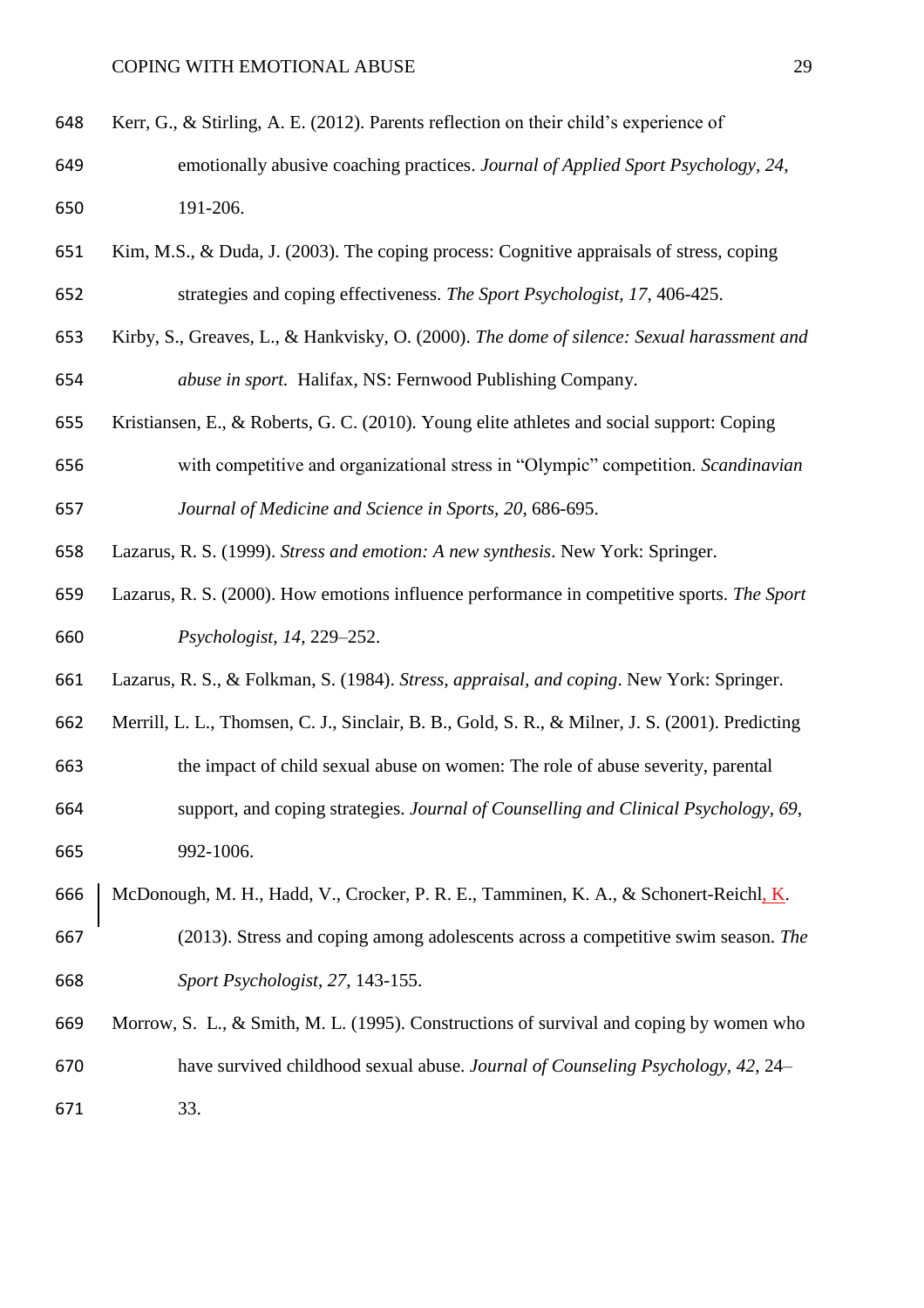Nicholls, A. R., Holt, N. L., Polman, R. C. J., & Bloomfield, J. (2006). Stressors, coping and coping effectiveness among professional rugby union players. *The Sport* 

*Psychologist, 20*, 314-329.

- Nicholas, M., Gaudreau, P., & Franche, V. (2011). Perception of coaching behaviours,
- coping, and achievement in a sport competition. *Journal of Sport and Exercise Psychology*, *33*, 460-468.
- Nicholls, A. R., & Polman, R. C. J. (2007). Coping in sport: A systematic review. *Journal of Sports Sciences*, *25*, 11-31.
- Nicholls, A. R., & Polman, R. C. J., Morley, D., & Taylor, N. J. (2009). Coping and coping
- effectiveness in relation to a competitive sport event: Pubertal status, chronological age and gender among adolescent athletes. *Journal of Sport and Exercise Psychology, 31*, 299-317.
- 
- Nieuwenhuys, A., Hanin, Y. L., & Bakker, F. C. (2008). Performance related experiences and coping during races: A case of an elite sailor. *Psychology of Sport and Exercise, 9*, 61-76.
- Patton, M. Q. (2002). *Qualitative research and evaluation methods.* London: Sage.
- Papaefstathiou, M., Rhind, D., & Brackenridge, C. (2012). Child protection in ballet:
- Experiences and views of teachers, administrators and ballet students. *Child Abuse Review*, *22,* 127-141.
- Parent, S., & Demers, G. (2011). Sexual abuse in sport: A model to prevent and protect athletes. *Child Abuse Review*, *20,* 120-133.
- Phanichrat, T., & Townshend, J. M. (2010). Coping strategies used by survivors of childhood sexual abuse on the journey to recovery. *Journal of Child Sexual Abuse, 19,* 62-78.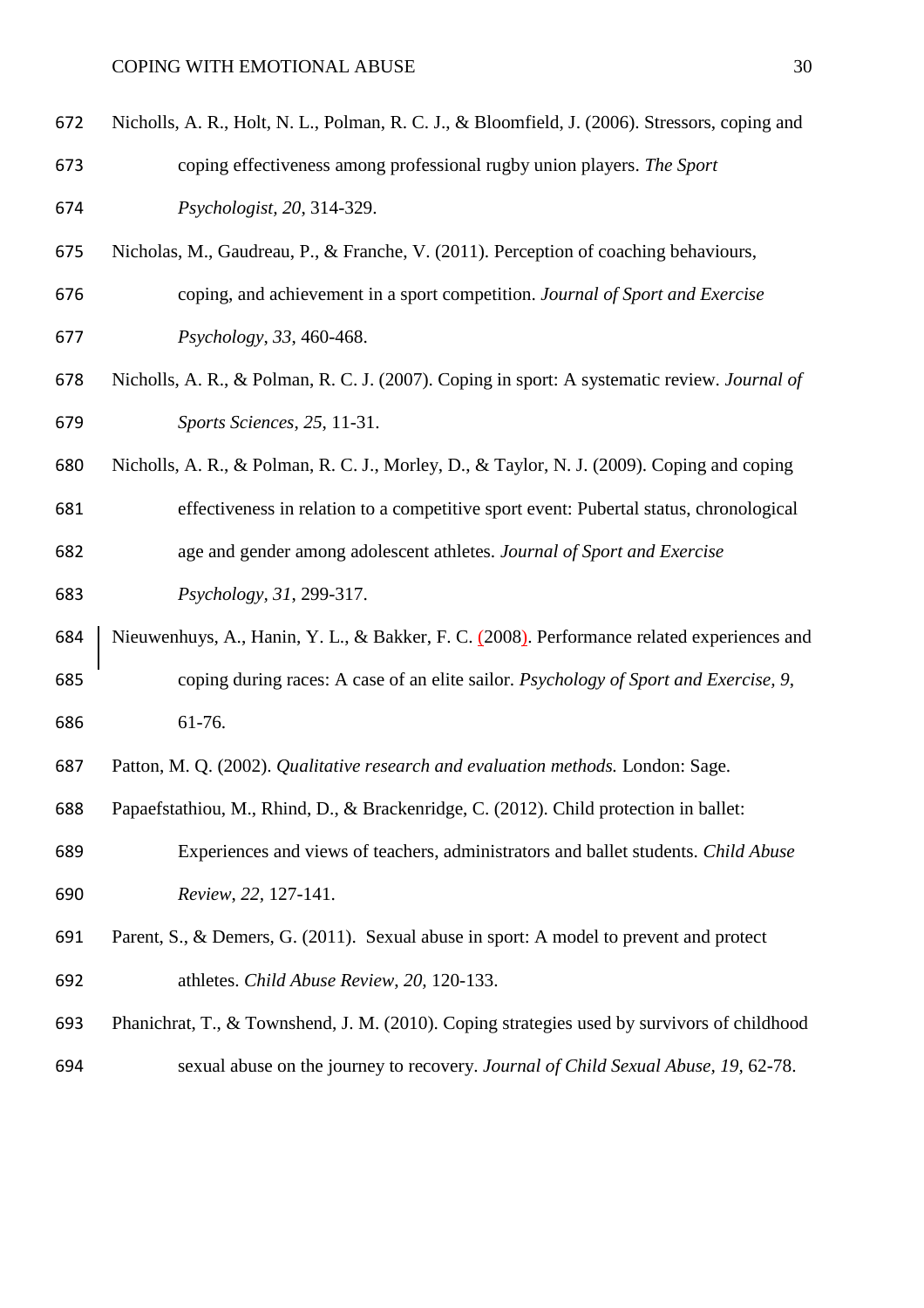- Pike. E. C. J. (2010). The elite child athlete and injury risk. In C. H. Brackenridge, & D.
- Rhind (Eds.), *Elite child athlete welfare: International perspectives* (pp. 51-59).
- West London: Brunel University Press.
- Pipher, M. (2002). Healing wisdom: The universals of human resilience. *Psychotherapy Networker, 26,* 59–61.
- Poliseo, J. M., & McDonough, M. H. (2012). Coping effectiveness in competitive sport:
- Linking goodness of fit and coping outcomes. *Sport, Exercise and Performance Psychology, 1*, 106-119.
- Rhind, D., McDermott, J., Lambert, E., & Koleva, I. (2014). A review of safeguarding cases in sport [online]. *Child Abuse Review, 24*, 418-426. doi: [10.1002/car.2306.](http://dx.doi.org/10.1002/car.2306)
- Rodriguez, E. A., & Gill, D. L. (2011). Sexual harassment perceptions among Puerto Rican female former athletes. *International Journal of Sport and Exercise Psychology*, *9*, 323-337.
- Schwarzer, R., & Luszczynska, A. (2008). Reactive, anticipatory, preventative and reactive coping: A theoretical distinction. *Prevention Researcher, 15*, 22-24.
- Stafford, A., Alexander, K., & Fry, D. (2013). Playing through pain: Children and young
- people's experiences of physical aggression and violence in sport. *Child Abuse Review*, *22*, 287-299.
- Stirling, A. E. (2013). Understanding the use of emotionally abusive coaching practices. *International Journal of Sports Science and Coaching*. *8,* 625-639.
- Stirling, A. E., & Kerr, G.A. (2007). Elite female swimmers' experiences of emotional abuse across time. *Journal of Emotional Abuse*, *7,* 89-113.
- Stirling, A. E., & Kerr, G. A. (2008). Defining and categorizing emotional abuse in sport. European *Journal of Sport Science, 8,* 173-181.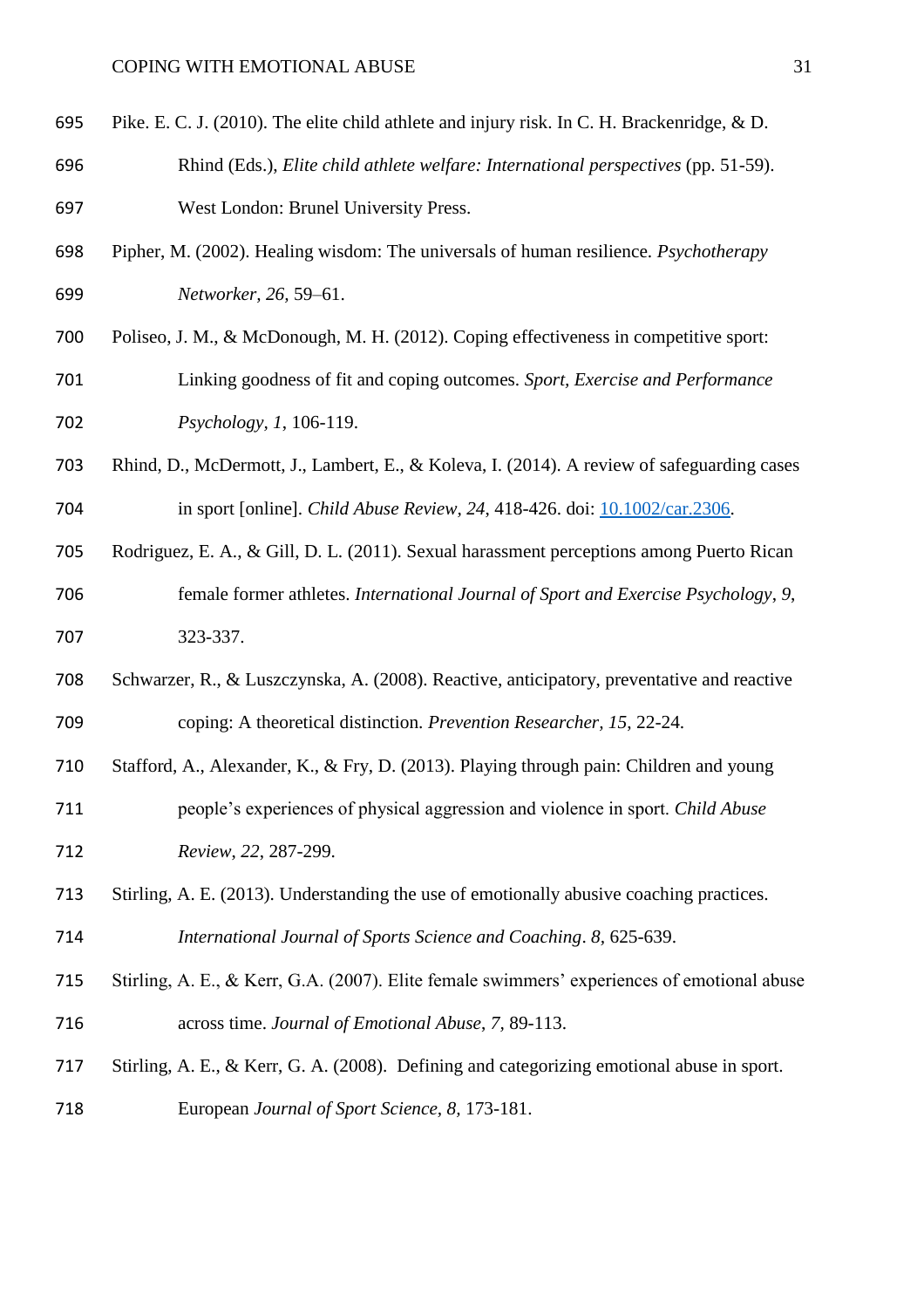- Stirling, A. E., & Kerr, G. A. (2009). Abused athletes' perceptions of the coach athlete relationship. *Sport in Society, 12*, 227-239.
- Stirling, A. E., & Kerr, G. A. (2010). Sports psychology consultants as agents of child protection. *Journal of Applied Sport Psychology*, *22*, 305-319.
- Stirling, A. E., & Kerr, G. A. (2013). The perceived effects of elite athletes' experiences of emotional abuse in the coach-athlete relationship. *International Journal of Sport and Exercise Psychology*, *11*, 87-100.
- Stirling, A. E., & Kerr, G. (2014). Initiating and sustaining emotional abuse in the coach-
- athlete relationship: An ecological and transactional model of vulnerability. *Journal of Aggression, Maltreatment and Trauma, 23*, 116-135.
- Ullman, S. E., Peter-Hagene, L. C., & Relyea, M. (2014). Coping, emotion regulation, and self-blame as mediators of sexual abuse and psychological symptoms in adult sexual assault. *Journal of Child Sexual Abuse*, *23*, 74-93.
- Zanville, H. A., & Bennett Cattaneo, L. (2012). The nature of risk and its relationship to
- coping among survivors of intimate partner violence. *Psychology of Violence*, *2,* 355-367.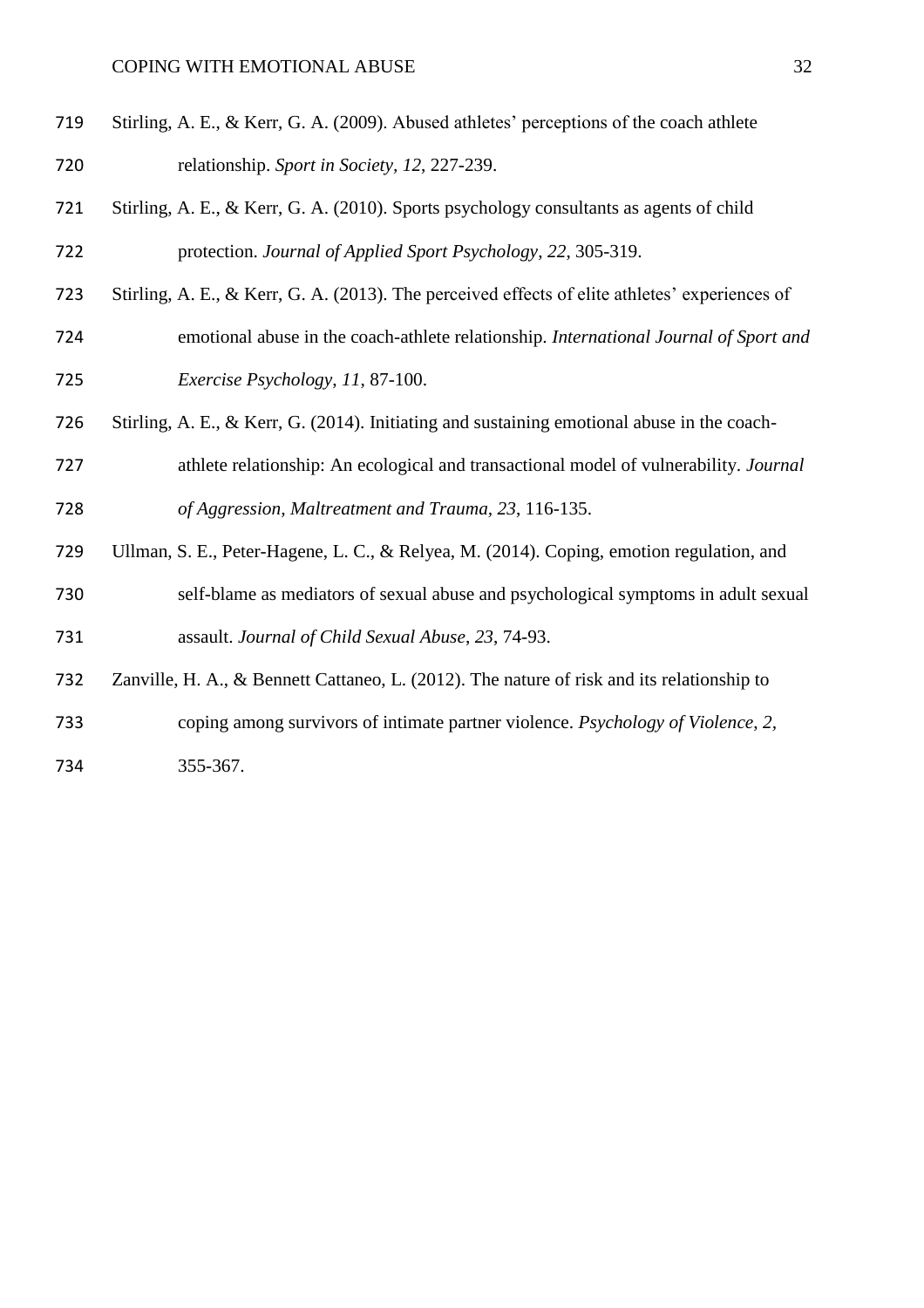| 735 | Table 1. |  |
|-----|----------|--|
|     |          |  |

# *Participant Demographics.*

| No. | Age | Gender | <b>Sport</b> | <b>Sport Level</b> | <b>Age Started</b> | <b>Age Retired</b> |
|-----|-----|--------|--------------|--------------------|--------------------|--------------------|
|     | 27  | Female | Team         | International      | 13                 |                    |
| 2   | 32  | Female | Individual   | International      | 11                 | 20                 |
| 3   | 25  | Male   | Team         | International      | 18                 | 25                 |
| 4   | 23  | Male   | Team         | International      | 14                 |                    |
| 5   | 35  | Female | Team         | International      | 18                 | 34                 |
| 6   | 28  | Male   | Team         | National           | 8                  | 20                 |
| 7   | 19  | Female | Team         | International      | 13                 |                    |
| 8   | 32  | Female | Team         | International      | 13                 | 27                 |
| 9   | 25  | Male   | Team         | National           | 8                  |                    |
| 10  | 25  | Female | Individual   | International      | 14                 |                    |
| 11  | 28  | Male   | Individual   | International      | 12                 | 25                 |
| 12  | 25  | Female | Individual   | National           | 4                  | 25                 |